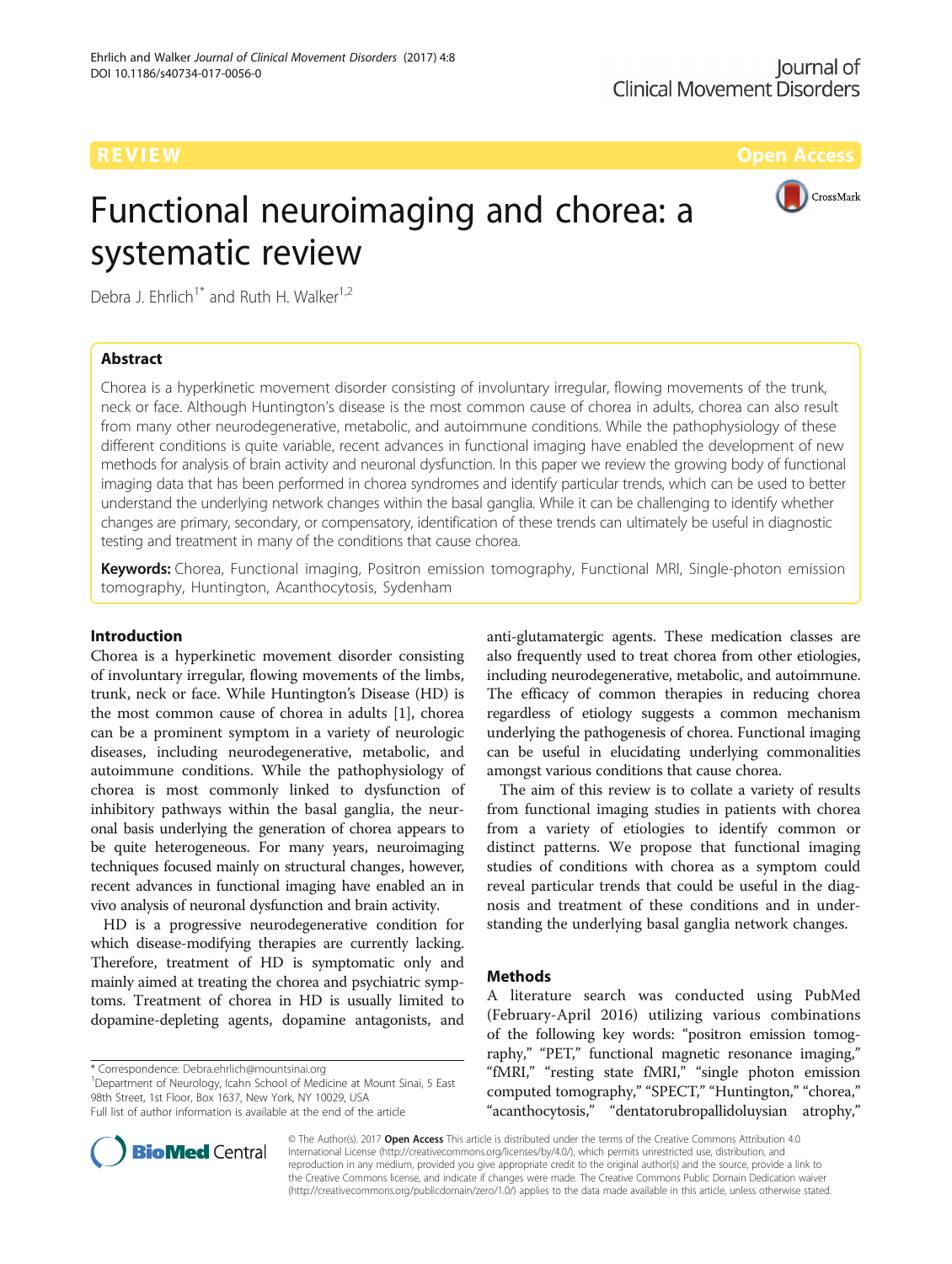"benign hereditary chorea," "spinocerebellar ataxia," "Sydenham," and "systemic lupus erythematosus." Additional papers were found using references from articles yielded by the PubMed search. Animal studies were excluded and only papers written in English and published between January 1982 and April 2016 were reviewed. A total of 2174 papers were obtained from the literature review and each article was screened for relevancy to the topic. Only articles cited in this paper are included in the references section.

#### Review

# Positron emission tomography

Positron emission tomography (PET) is a functional imaging technique which involves the injection of a radiolabeled ligand that either binds to specific structures of interest, such as neurotransmitter receptors, or is incorporated into the body's tissues in other ways, such as <sup>18</sup>F-fludeoxyglucose (FDG). PET imaging can be informative in cases of chorea arising from various etiologies to learn more about pathogenesis, disease course, and basal ganglia functions.

PET scans using the radionuclide FDG are employed to demonstrate changes in cerebral glucose metabolism. Several FDG-PET studies in symptomatic HD patients have demonstrated significantly reduced glucose metabolism in the caudate nucleus and putamen [\[2](#page-12-0)–[5](#page-12-0)], correlating with the severity of neurologic signs and symptoms [[3](#page-12-0)] (see Table [1](#page-2-0)). Decreased glucose metabolism has also been demonstrated in pre-manifest HD mutation carriers in the putamen, caudate, and globus pallidus [[6](#page-12-0)]. Longitudinal FDG-PET scans in premanifest mutation carriers revealed a progressive decline in glucose metabolism in the caudate, putamen, thalamus, insula, and posterior cingulate gyrus, and prefrontal and occipital cortex, while increases in glucose metabolism were found in the cerebellum, pons, hippocampus, and orbitofrontal cortex [\[7\]](#page-12-0). Additionally, decreases in putaminal [\[6](#page-12-0)] and caudate [\[8\]](#page-12-0) metabolism have been correlated with time to phenoconversion. These findings were independent of volume loss and suggest that there are progressive changes in metabolic network connectivity within both the basal ganglia and other brain regions, which may precede the clinical onset by many years. As these patients did not yet have any neurologic or psychiatric manifestations of HD, the findings cannot be secondary to their symptoms.

Another type of PET scan employs the use of the radioligands (R)-(+)-8-Chloro-2,3,4,5-tetrahydro-3-(9)methyl-5-phenyl-1H-3-benzazepin-7-ol  $([$ <sup>11</sup>C]SCH 23390) and  $[{}^{11}C]$ raclopride, selective dopamine D1 and D2 receptor antagonists respectively, to assess the degree of dopamine receptor binding. PET studies using these radioligands have demonstrated a significant loss of caudate and putamen D1 and D2 dopamine receptor binding in both HD patients and asymptomatic mutation carriers compared to controls [[9\]](#page-12-0). Additionally, symptomatic HD patients and the majority of asymptomatic mutation carriers showed progressive loss in caudate and putamen D1 and D2 receptor binding with follow-up imaging [[9\]](#page-12-0). In patients with pre-manifest HD, decreased  $[$ <sup>11</sup>C $]$ raclopride binding in the putamen was seen at baseline and 2-year follow-up studies, and the degree of reduced binding showed a weak correlation with increased probability of symptomatic onset within the next 5 years [[10](#page-12-0)]. Subsequent PET studies using  $[{}^{11}C]$ raclopride have confirmed progressively reduced D2 receptor binding levels in the caudate and putamen [\[7](#page-12-0), [11\]](#page-12-0) as well as reduced D2 receptor binding in the amygdala, frontal cortex, and temporal cortex in symptomatic HD patients [[12](#page-12-0)]. However, a later PET study using the radioligand (S)-N-((1-ethyl-2-pyrrolidinyl)methyl)-5- bromo-2,3-dimethoxybenzamide  $($ [ $^{11}C$ ] FLB 457) with high-affinity for dopamine D2 receptors found no difference between extrastriatal (thalamus, temporal cortex, cerebellum) D2 receptor binding in HD patients compared to normal controls [\[13\]](#page-12-0). Reduced [<sup>11</sup>C]raclopride binding in the hypothalamus was demonstrated in both symptomatic and pre-manifest HD patients compared to controls [[14](#page-12-0)]. Additionally, the decrease in D2 receptor binding in the striatum with  $\binom{11}{C}$ FLB 457 PET correlated with scores on cognitive testing and severity of chorea [\[13\]](#page-12-0). These observations likely correlate with a progressive loss of striatal D1 and D2 dopamine binding with the degeneration of nigrostriatal and striatal medium spiny projection neurons as pre-HD progresses to symptomatic HD, and evidence suggests that this loss may correlate with development of both motor and cognitive symptoms in HD.

Phosphodiesterase 10 (PDE10) is a protein that is particularly prevalent in medium spiny neurons in the striatum, which is downregulated in mouse models of early HD [[15](#page-12-0)] suggesting that it could be a useful biomarker for HD in humans.  $(2-(2-(3-(4-(2-18F))\text{fluoroethoxy)})$ phenyl)- 7-methyl-4-oxo-3,4-dihydroquinazolin-2-yl)ethyl)- 4- isopropoxyisoindoline-1,3-dione)  $(I^{18}F]$ MNI-659) is a PET biomarker with specificity for PDE10 [\[16\]](#page-12-0). PET studies in early HD patients have demonstrated significantly reduced striatal  $[$ <sup>18</sup>F]MNI-659 compared to healthy controls [[17,](#page-12-0) [18](#page-13-0)]. Additionally, in early HD patients, there was a significant further decline in [<sup>18</sup>F]MNI-659 uptake after one year compared to healthy controls [[18\]](#page-13-0). These findings also suggest progressive neuronal cell loss in the striatum in HD patients.

Similar to the findings in HD, FDG-PET imaging in patients with chorea-acanthocytosis (ChAc) has also demonstrated marked glucose hypometabolism in the caudate nucleus and putamen, albeit only in single cases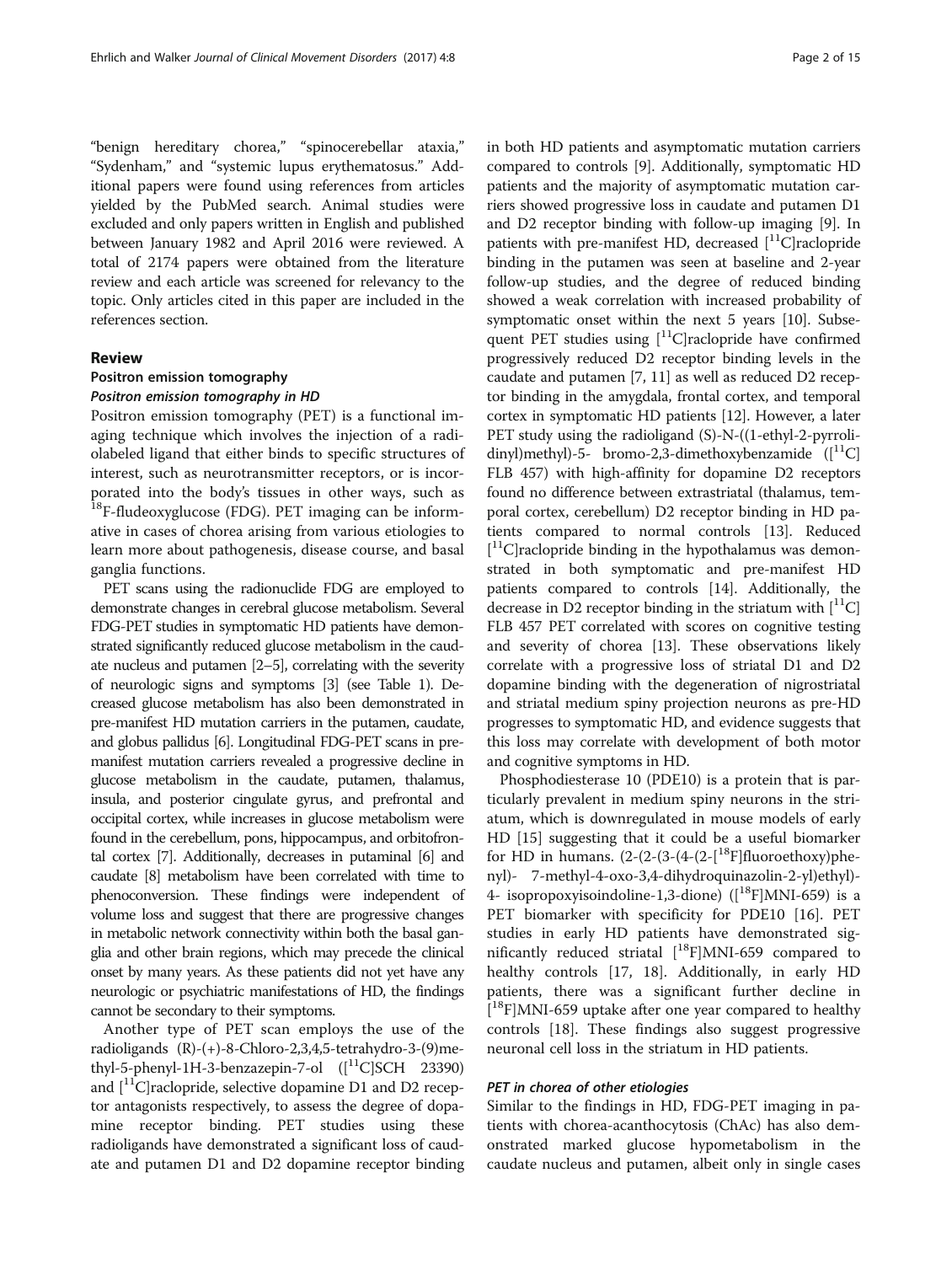<span id="page-2-0"></span>

| Table 1 PET and SPECT in Huntington's disease |                              |                                                              |                                      |                                                                                    |                                                                                                                                                                                                                  |
|-----------------------------------------------|------------------------------|--------------------------------------------------------------|--------------------------------------|------------------------------------------------------------------------------------|------------------------------------------------------------------------------------------------------------------------------------------------------------------------------------------------------------------|
| Authors/Year                                  | Imaging modality Radioligand | or tracer                                                    | Target/Purpose of tracer             | Number of subjects                                                                 | Main findings                                                                                                                                                                                                    |
| Brain metabolism                              |                              |                                                              |                                      |                                                                                    |                                                                                                                                                                                                                  |
| 1982 Kuhl et al. [4]                          | PET                          | $[18$ FJFDG                                                  | Regional glucose metabolism          | 13 HD, 15 offspring of HD<br>patients, 40 HC                                       | C/Pu hypometabolism began shortly after symptom<br>onset and prior to tissue loss/atrophy                                                                                                                        |
| 1986 Young et al. [3]                         | PET                          | $L^{18}$ FJFDG                                               | Regional glucose metabolism          | 15 HD, 14 HC                                                                       | C/Pu hypometabolism, degree of which correlated<br>with stage on Shoulson and Fahn scale                                                                                                                         |
| 2001 Feigin et al. [2]                        | PET                          | $L^{18}$ FJFDG                                               | Regional glucose metabolism          | 18 pre-HD, 13 early HD, 8 gene<br>negative relatives                               | C/Pu hypometabolism in pre-HD and early HD                                                                                                                                                                       |
| 2012 Ciarmiello et al. [8]                    | PET                          | $[18$ FJFDG                                                  | Regional glucose metabolism          | 43 pre-HD                                                                          | Reduction in C metabolism can predict time to<br>phenoconversion                                                                                                                                                 |
| 2014 Herben-Dekker<br>et al. [6]              | PET                          | $[18$ FJFDG                                                  | Regional glucose metabolism          | 22 pre-HD, 11 HC                                                                   | hypometabolism; Pu metabolism remained normal<br>C/Pu, GP hypometabolism; on 2-year follow-up all<br>phenoconverted patients exhibited Pu<br>in asymptomatic gene carriers                                       |
| Cerebral perfusion                            |                              |                                                              |                                      |                                                                                    |                                                                                                                                                                                                                  |
| 2002 Reynolds et al. [52] SPECT               |                              | <sup>99m</sup> Tc exametazime,<br><sup>99m</sup> Tc Bicisate | Regional cerebral perfusion          | 34 HD, 12 pre-HD                                                                   | Most HD patients and 5/12 pre-HD exhibited C<br>hypoperfusion, 7/12 pre-HD showed normal C<br>perfusion                                                                                                          |
| Dopaminergic function                         |                              |                                                              |                                      |                                                                                    |                                                                                                                                                                                                                  |
| 1999 Andrews et al. [9]                       | PET                          | [ <sup>11</sup> C]SCH 23390,<br>[ <sup>11</sup> C]raclopride | D1 and D2                            | (6 gene negative, 5 not tested)<br>9 pre-HD, 10 HD, 11 at risk HD                  | Progressive reduction in D1 and D2 receptor<br>binding in C/Pu in pre-HD                                                                                                                                         |
| 1999 Leslie et al. [51]                       | SPECT                        | $[1^{23}$ ijiBZM                                             | $\Xi$                                | 21 HD (varying stages), 11 HC                                                      | Reduced in striatum in moderate-severe stages of<br>HD; normal in pre-HD and early symptomatic HD                                                                                                                |
| 2003 Pavese et al. [12]                       | PET                          | [ <sup>11</sup> C]raclopride                                 | $\Xi$                                | 12 HD                                                                              | Progressive reduction in C/Pu D2 receptor binding<br>progressive reduction in D2 binding in frontal<br>(not associated with UHDRS motor scores)<br>cortex and temporal cortex                                    |
| 2009 Van Oostrom et al.<br>$[10]$             | PET                          | [ <sup>11</sup> C]raclopride                                 | $\Xi$                                | 27 pre-HD, 14 HC                                                                   | probability of symptom onset within next 5 years<br>binding in Pu in pre-HD, weakly correlating with<br>At baseline and 2-year follow-up reduced D2                                                              |
| 2010 Gamez et al. [47]                        | SPECT                        | $123 - 1 - FP - C$                                           | Presynaptic dopamine<br>transporters | 12 HD                                                                              | Reduced in C/Pu in the majority                                                                                                                                                                                  |
| 2011 Esmaeilzadeh et al.<br>$[13]$            | PET                          | $L^{11}$ CJFLB 457                                           | $\geq$                               | 9 HD, 9 HC                                                                         | Decreased D2 binding in Pu correlated with maximal<br>chorea score (UHDRS item 12) and scores on cognitive<br>modified motor score (UHDRS items 4-10, 13-15)<br>testing; reduced D2 binding in C correlated with |
| 2013 Hwang et al. [50]                        | SPECT                        | $[^{99}$ TcJTRODAT-1, $[^{123}$ IJIBZM                       | Dopamine transporter, D2             | 1 mutation negative member of<br>3 HD (related family members),<br>HD family, 7 HC | Reduced D2 binding in striatum of HD patients, striatal<br>dopamine transporter binding reduced only in the<br>most symptomatic HD patient                                                                       |
| 2013 Kiferle et al. [48]                      | SPECT                        | $123 - FP-CIT$                                               | Presynaptic dopamine<br>transporters | 12 HD, 12 HC                                                                       | Reduced in C/Pu in HD                                                                                                                                                                                            |
| 2014 Gamez et al. [49]                        | SPECT                        | $123 - F$ P-CIT                                              |                                      | 4 HD                                                                               | Progressive reduction in C/Pu on 2-year follow-up                                                                                                                                                                |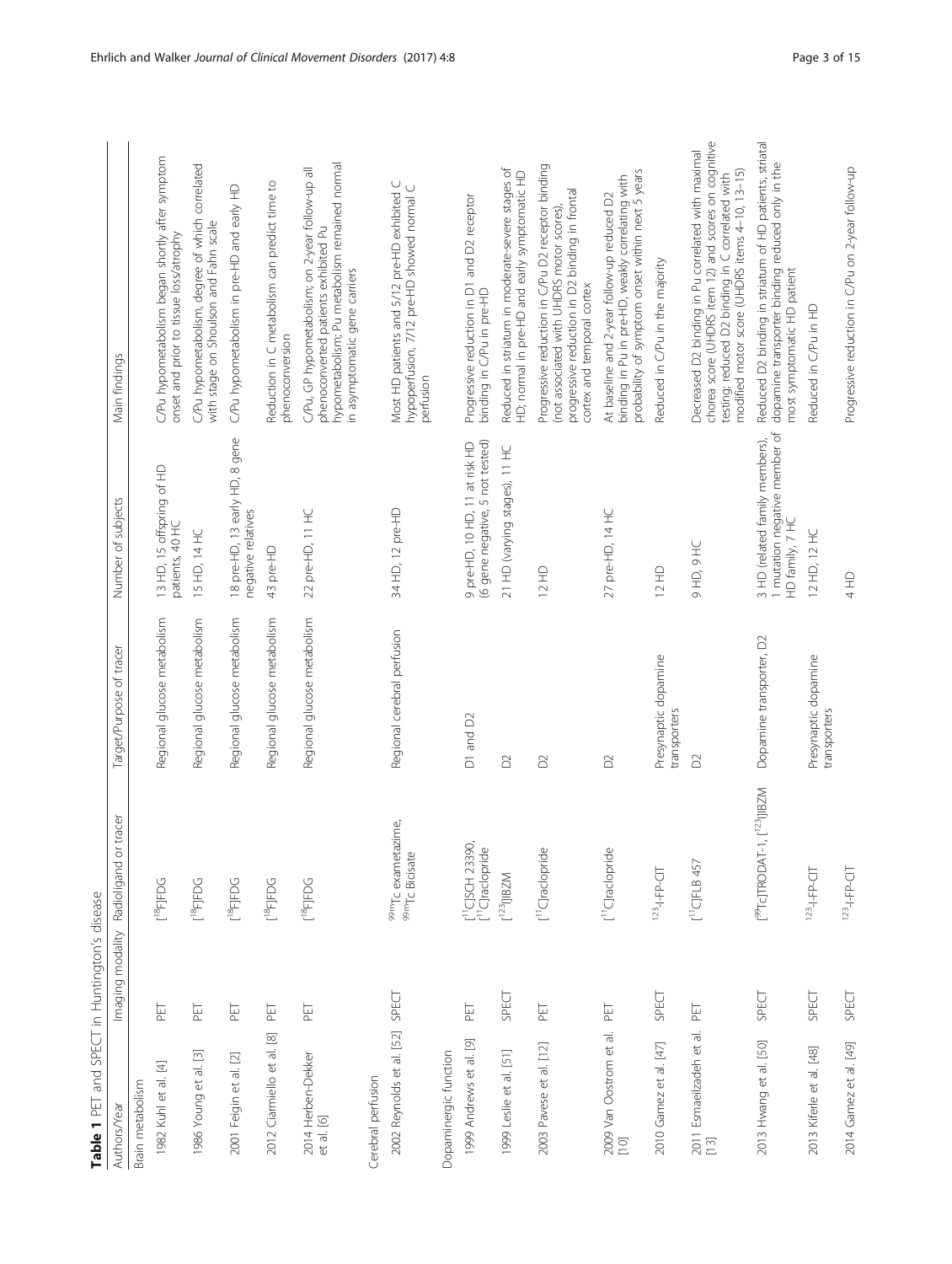|                          |     |                                                     | Presynaptic dopamine<br>transporters        |                                                                                                       |                                                                                                                                                                                                                                                                                                                                                                                                                              |
|--------------------------|-----|-----------------------------------------------------|---------------------------------------------|-------------------------------------------------------------------------------------------------------|------------------------------------------------------------------------------------------------------------------------------------------------------------------------------------------------------------------------------------------------------------------------------------------------------------------------------------------------------------------------------------------------------------------------------|
| PDE10                    |     |                                                     |                                             |                                                                                                       |                                                                                                                                                                                                                                                                                                                                                                                                                              |
| 2014 Russell et al. [17] | PET | $[18]$ NNI-659                                      | PDE 10                                      | 3 pre-HD, 8 HD, 9 HC                                                                                  | Progressive decrease in pre-HD and HD in C/Pu, GP<br>strongly correlated with UHDRS motor subscores                                                                                                                                                                                                                                                                                                                          |
| 2016 Russell et al. [18] | ET  | $[18]$ NNI-659                                      | PDE 10                                      | 2 pre-HD, 6 HD, 11 HC                                                                                 | Progressive decrease in C/Pu, GP correlated with<br>HD disease progression                                                                                                                                                                                                                                                                                                                                                   |
| Multiple tracer subtypes |     |                                                     |                                             |                                                                                                       |                                                                                                                                                                                                                                                                                                                                                                                                                              |
| 1996 Antonini et al. [5] | PET | [ <sup>18</sup> FJFDG, [ <sup>11</sup> C]raclopride | Regional glucose metabolism,<br>D2          | negative members of HD<br>8 HD, 10 pre-HD, 9 gene<br>families                                         | C/Pu hypometabolism in HD/pre-HD, reduced [ <sup>11</sup> C]<br>raclopride binding in C/Pu in HD/pre-HD; both<br>correlated with CAG repeat number                                                                                                                                                                                                                                                                           |
| 2007 Feigin et al. [11]  | 旦   | [ <sup>18</sup> FJFDG, [ <sup>11</sup> C]raclopride | Regional glucose metabolism,<br>$\tilde{D}$ | 12 pre-HD                                                                                             | with subsequent subnormal thalamic metabolism<br>Elevated baseline thalamic metabolism in pre-HD<br>after symptom onset, progressive reduction in<br>C/Pu D2 binding                                                                                                                                                                                                                                                         |
| 2008 Politis et al. [14] | PET | <sup>11</sup> CJraclopride, [ <sup>11</sup> CJ-PK   | D2, marker of microglial<br>activation      | 9 HD, 10 pre-HD, 9 HC in<br>[ <sup>11</sup> C]raclopride study and 10<br>HC for [ <sup>11</sup> C]-PK | Reduced D2 binding and microglial activation in<br>the hypothalamus in HD and pre-HD                                                                                                                                                                                                                                                                                                                                         |
| 2013 Tang [7]            | PET | [ <sup>18</sup> FJFDG, [ <sup>11</sup> C]raclopride | Regional glucose metabolism,                | imaging performed in 21),<br>47 pre-HD (longitudinal<br>62 HC                                         | increase in glucose metabolism in cerebellum, pons,<br>gyrus, prefrontal cortex, occipital cortex. Progressive<br>binding which correlated with disease progression<br>subsequent linear decline in D2 binding in C/Pu<br>hippocampus, orbitofrontal cortex. Reduction in<br>Progressive reduction in glucose metabolism in<br>C/Pu, thalamus, insula, and posterior cingulate<br>baseline D2 binding in C/Pu in pre-HD with |

Table 1 PET and SPECT in Huntington's disease (Continued) **Table 1** PET and SPECT in Huntington's disease (Continued)

Abbreviations: C caudate, [' GFLB 457 (S)-N-((1-ethyl-2-pyrrolidiny)|methyl)-5- bromo-2,3-dimethoxperzamide, [' I G-PK [' I G-RFK 11195, [' I G/SH 2390 (B)-(+)-8-Chloro-2,34,5-tetrahydro-3-1 ' I Gmethyl-5-phenyl-11-1-3-ben palikus, HC healtly controls, HD Hurtington's Disease, *[<sup>25</sup>]L-FPCH" <sup>13</sup>-2B-cabomethow,* 3B-(4-iodophery)-N-13-fluor-propy) nortropane), *[<sup>23</sup>]llig2M* (<sup>123</sup>]lliodobrazmide, *PDET 80 the w*as hose it o, *PET Positron* D1 dopamine D1 receptor, D2 dopamine D2 receptor, FDG fluorodeoxyglucose, [<sup>18</sup>F/MW-659 92-(2-(4-(2-(<sup>18</sup>F/fluoroethoxy)pheryl)- 7-methyl4-oxo-3.4-dihydroquinazolin-2-yl)ethyl-4-isopropoxyisoindoline-1,3-dione), GP Globus D1 dopamine D1 receptor, D2 dopamine D2 receptor, FDG fluorodeoxyglucose, [18F]MNI-659 92-(2-(3-(4-(2-[18F]fluoroethoxy)phenyl)- 7-methyl-4-oxo-3,4-dihydroquinazolin-2-yl)ethyl)-4- isopropoxyisoindoline-1,3-dione), GP Globus Key studies using PET and SPECT imaging in HD and their main findings are summarized Key studies using PET and SPECT imaging in HD and their main findings are summarized

pallidus, HC healthy controls, HD Huntington's Disease, [<sup>123</sup>I/FP-CIT <sup>123</sup>I-2B-carbomethoxy-3B-(4-iodophenyl)-N-(3-fluoro-propyl) nortropane), [<sup>12</sup>1]IBZM [<sup>123</sup>I]lodobenzamide, PDE10 Phosphodiesterase 10, PET Positron e tomography, *pre-HD* asymptomatic patients with positive HD genetic testing, Pu putamen, SPECT Single Photon Emission Computed Tomography, [<sup>99m</sup>Tc]TRODAT (99m)Tc-[2[[2-[[3-(4-chlorophenyl)-8-methyl-8-azabicyclo[3,2,1]-

oct-2-yl]-methyl](2-mercaptoeythl)amino]ethyl]amino]ethane-thiolato(3-)N2,N2', S2,S2]oxo-[1R-exo-exo)]), UHDRS Unified Huntington's Disease Rating Scale

Ehrlich and Walker Journal of Clinical Movement Disorders (2017) 4:8 Page 4 of 15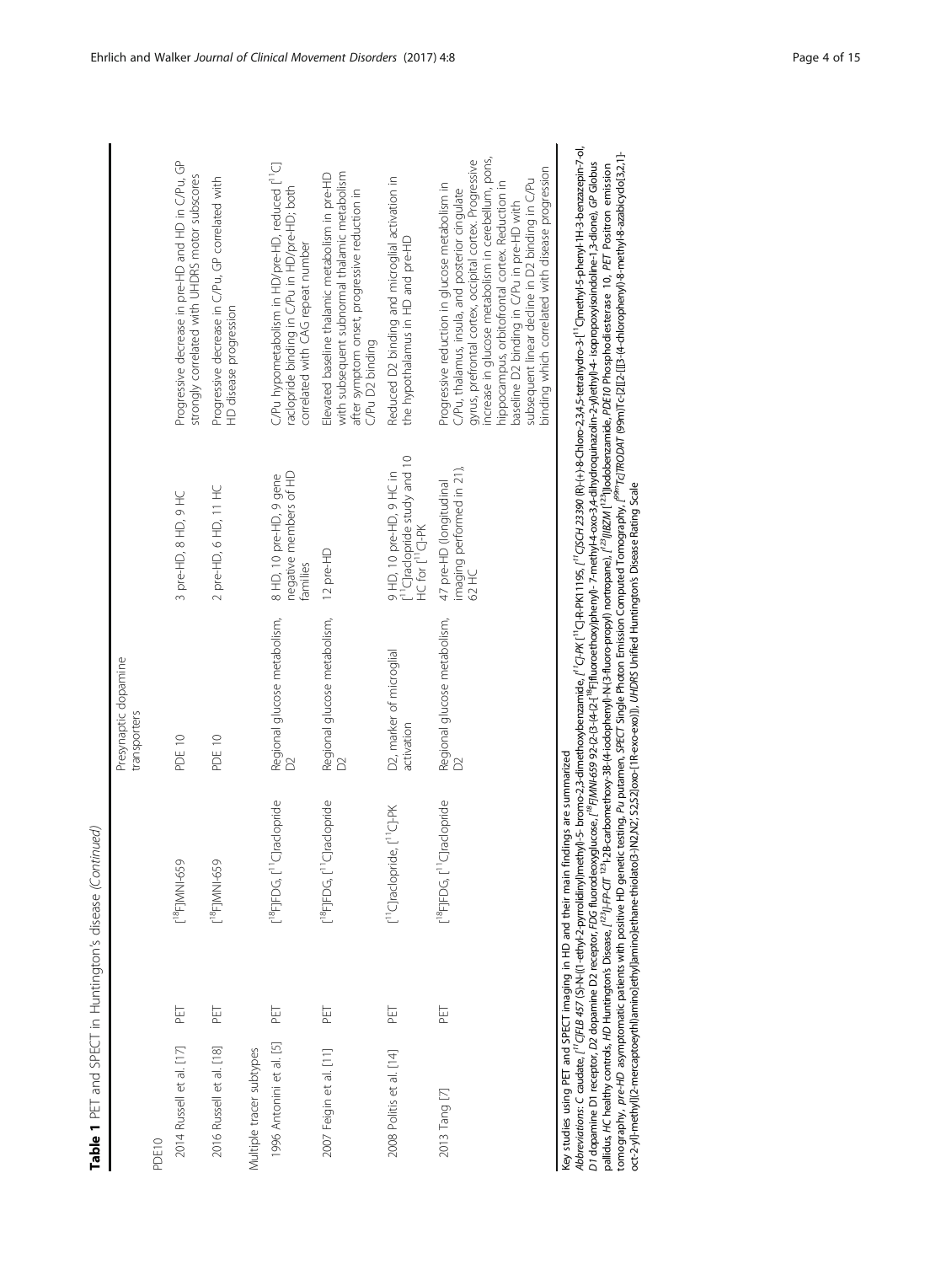or small series, due to the rarity of this disorder [[19](#page-13-0)–[24](#page-13-0)] (see Table [2](#page-5-0)). Asymmetrically decreased glucose uptake in the right compared to the left striatum was reported in monozygotic twins with ChAc [[25](#page-13-0)]. Another case report using PET with  $^{15}$ O-labeled carbon dioxide also showed a severe reduction of regional oxygen metabolism in the putamen and caudate head, with a less profound reduction in the thalamus and the frontal lobe in ChAc [[26\]](#page-13-0).

In McLeod syndrome, an X-linked recessive neuroacanthocytosis syndrome, reduced striatal FDG uptake was reported in affected males [\[27](#page-13-0), [28](#page-13-0)] and female mutation carriers [\[27\]](#page-13-0). As with HD, these observations likely correlate with neuronal loss in the caudate nucleus and putamen.

In spinocerebellar ataxia 17 (SCA17), a condition that may present with an HD-like phenotype, FDG-PET scans appeared similar to those seen in HD. A small study of symptomatic patients  $(n = 5)$  with SCA17 and presymptomatic SCA17 mutation carriers  $(n = 4)$ , demonstrated decreased glucose metabolism in the caudate, putamen, cuneus, cingulum, and parietal lobe in all patients (the cerebellum was manually excluded from region of interest analysis in this study) [\[29](#page-13-0)]. Another small study of two patients with SCA 17, in whom chorea was not present, similarly found significantly reduced glucose metabolism in the putamen, with one patient also having reduced 18F-FDG uptake in the caudate nucleus, cerebellum, and the inferior and superior parietal cortices [\[30](#page-13-0)].

Similarly to HD, SCA 17, and ChAc, a relative reduction in glucose metabolism was also identified in the caudate in three patients with benign hereditary chorea (BHC) [[31](#page-13-0)]. Additionally, a report of two related patients with BHC with an NKX2.1 mutation demonstrated reduced relative  $\lceil {}^{11}C \rceil$ -raclopride binding in the striatum with normal relative binding of 11-carbon-2 carbomethoxy-3-  $(4-[18F]-fluorophenyl)$ tropane  $([11C]-CFT)$ , a radioligand used to evaluate presynaptic dopamine transporter function [\[32\]](#page-13-0). This is rather surprising, as this disorder is not characterized by neurodegeneration affecting the neurons that bear dopaminergic receptors, but only of various interneurons [\[33](#page-13-0)]. However, the nature of dopaminergic dysfunction in BHC is as yet unclear, and the changes may reflect aberrant dopaminergic function rather than neuronal loss.

Several other conditions with chorea have also been associated with striatal hypometabolism.  $^{18}$ F-FDG-PET imaging in a patient with nonprogressive hemichorea of the shoulder, arm and chest for over 30 years, suspected to be vascular in etiology, revealed hypometabolism in the contralateral striatum [\[34](#page-13-0)]. Striatal glucose hypometabolism was also reported in a patient with dentatorubropallidoluysian atrophy (DRPLA) with chorea [[34](#page-13-0)].

In studies of patients with chorea due to nondegenerative causes, metabolic studies tend to show increased striatal metabolism. Case reports in Sydenham chorea have demonstrated increased striatal <sup>18</sup>F-FDG uptake in the striatum during the active phase of the illness with subsequent decrease or return to normal values after complete resolution of symptoms [[35](#page-13-0)–[38](#page-13-0)]. Similar transient hypermetabolism was demonstrated in a patient with primarily left hemi-chorea attributed to polycythemia vera, in whom there was significantly increased 18F-FDG uptake in the right dorsolateral prefrontal cortex and left insular cortex, with normal brain metabolism on a repeat PET scan after consecutive phlebotomy and resolution of chorea [[39](#page-13-0)].

In one patient with chorea due to primary antiphospholipid syndrome, there was increased glucose metabolism in the caudate and lentiform nuclei on the side contralateral to the side of the predominant chorea, with metabolism returning to normal after treatment (with methylprednisolone) [[40](#page-13-0)]. Similarly, in a more recent case of chorea (initially left-sided, but progressing to bilateral chorea) associated with anti-phospholipid antibodies, an 18F-FDG-PET during the acute phase showed increased bilateral striatal metabolism. A repeat scan after treatment with methylprednisolone and acetylsalicylic acid, and subsequent resolution of chorea, demonstrated normal striatal metabolism [[41\]](#page-13-0).

A case report of a patient with generalized chorea and hyperthyroidism demonstrated hypermetabolism in the bilateral basal ganglia on <sup>18</sup>F-FDG-PET [[42\]](#page-13-0).

In hemichorea-hemiballism secondary to nonketotic hyperglycemia there was decreased <sup>18</sup>F-FDG uptake in the contralateral caudate and lentiform nuclei, as well as increased <sup>18</sup>F-FDG uptake in the contralateral motor cortex [[43](#page-13-0)]. However, there was conflicting evidence from two patients with hemichorea-hemiballism of the same etiology, who exhibited normal glucose metabolism in the contralateral striatum during the acute period of chorea, which later progressed to striatal hypometabolism on follow-up <sup>18</sup>F-FDG PET scan after the resolution of chorea [[44](#page-13-0)]. Additional contradictory findings were presented in the case reports of two women with hemichoreahemiballism secondary to ketotic hyperglycemia in which the FDG PET in one patient demonstrated increased glucose metabolism in the contralateral basal ganglia while the other patient exhibited a reduction in glucose metabolism in the contralateral basal ganglia. The difference in these findings and can be explained by the fact that the FDG PET scan in the patient with increased glucose metabolism was performed 9 days after onset of involuntary movements, while the scan in the patient with a reduction in glucose metabolism was performed 55 days after symptom onset (near the time of resolution of symptoms) [\[45](#page-13-0)].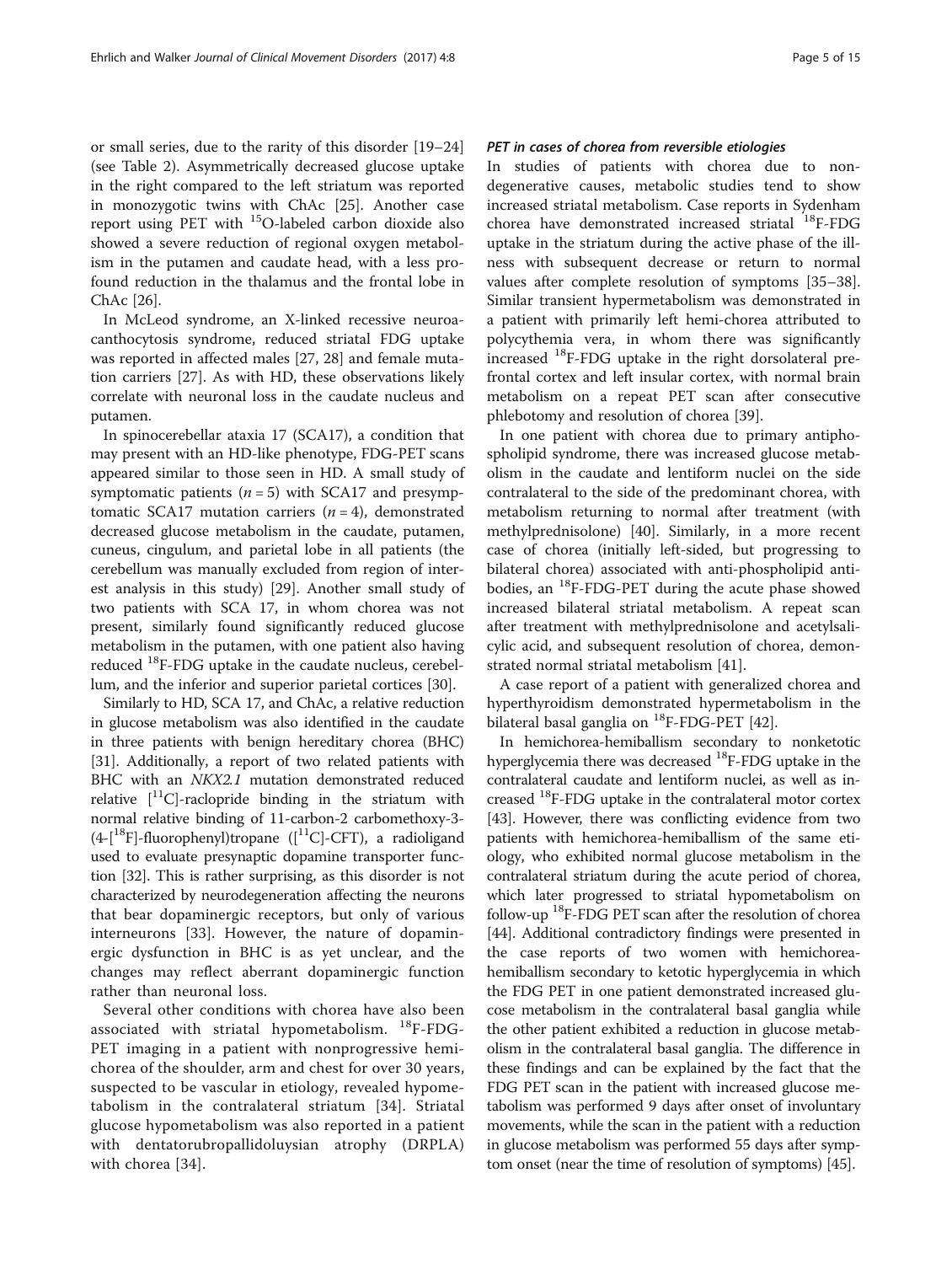<span id="page-5-0"></span>

| Etiology of chorea | Year/Authors                        | Imaging modality | Radioligand or<br>tracer                                                                   | Target/Purpose of<br>tracer                                                    | Number of subjects                                                                                                                                             | Main findings                                                                                                                                                                                                                         |
|--------------------|-------------------------------------|------------------|--------------------------------------------------------------------------------------------|--------------------------------------------------------------------------------|----------------------------------------------------------------------------------------------------------------------------------------------------------------|---------------------------------------------------------------------------------------------------------------------------------------------------------------------------------------------------------------------------------------|
| ChAc               | 1989 Dubinsky et al<br>[21]         | PET              | $[18$ FJFDG                                                                                | Regional glucose<br>metabolism                                                 | 2 ChAc (brothers)                                                                                                                                              | Decreased in C/Pu                                                                                                                                                                                                                     |
|                    | 1991 Brooks et al.<br>$[22]$        | PET              | [ <sup>11</sup> C]raclopride,<br>[ <sup>18</sup> FJFDG,<br>$C^{15}O_2$                     | cerebral blood flow<br>binding, regional<br>Regional glucose<br>metabolism, D2 | $C^{15}O_2$ -30 HC, 16 levodopa<br>steady-state inhalation of<br>responsive PD, 3 ChAc<br>[ <sup>11</sup> C]raclopride with<br>[ <sup>18</sup> FJFDG - 6 ChAc; | in posterior Pu(similar to PD), reduced<br>anterior Pu, reduced [ <sup>18</sup> F]FDG uptake<br>reduced regional blood flow to C/Pu<br>Normal [ <sup>18</sup> F]FDG uptake in C and<br>[ <sup>11</sup> C]raclopride uptake in C > Pu, |
|                    | 1998 Tanaka et al<br>[26]           | PET              | $^{15}$ O labeled O <sub>2</sub> ,<br>$^{15}$ O labeled CO <sub>2</sub>                    | rate, regional cerebral<br>metabolic oxygen<br>Regional cerebral<br>blood flow | 3 ChAc, 7 HC                                                                                                                                                   | Reduced regional cerebral blood flow<br>regions; reduced cerebral blood flow<br>in left parietal and bilateralthalamic<br>bilateral frontal and left temporal<br>and oxygen metabolism in C/Pu,<br>regions                            |
|                    | 2006 Muller-Vahl<br>et al. [25]     | PET, SPEC        | $[{}^{18}F]$ FDG, ${}^{123}$ - $\vdash$<br>FP-CIT                                          | metabolism, presynaptic<br>dopamine transporters<br>Regional glucose           | 2 ChAc (monozygotic twins)                                                                                                                                     | 123-I-FP-CIT binding in right hemisphere<br>severe left chorea), normal binding in<br>of one twin (corresponds to more<br>Bilateral hypometabolism in C/Pu,<br>other twin<br>reduced                                                  |
|                    | 2010 Selcuk et al. [20]             | PET              | L <sup>18</sup> FJFDG                                                                      | Regional glucose<br>metabolism                                                 | 1 ChAc                                                                                                                                                         | No FDG uptake in C/Pu                                                                                                                                                                                                                 |
|                    | 2015 Cui et al. [19]                | PET              | [18F]FDG                                                                                   | Regional glucose<br>metabolism                                                 | 1 ChAc                                                                                                                                                         | Decreased in bilateral C/Pu                                                                                                                                                                                                           |
| McLeod syndrome    | 2001 Jung et al. [27]               | PET              | $[18$ FJFDG                                                                                | Regional glucose<br>metabolism                                                 | mutation carriers, 2 healthy<br>5 affected males, 2 female<br>males (all members of a<br>single family)                                                        | in C/Pu correlated with disease duration<br>Reduced regional glucose metabolism                                                                                                                                                       |
|                    | 2001 Oechsner et al.<br>$[28]$      | PET              | $[18$ FJFDG                                                                                | Regional glucose<br>metabolism                                                 | 2 affected males (unrelated),<br>7HC                                                                                                                           | Reduced in C in both patients and in<br>Pu only in one patient with chorea                                                                                                                                                            |
|                    | 2012 Miranda et al.<br>[53]         | SPECT            | <sup>99</sup> Tc-TRODAT-1                                                                  | Dopamine transporter<br>binding                                                | 1 McLeod syndrome                                                                                                                                              | Reduced in Pu                                                                                                                                                                                                                         |
| SCA17              | 2005 Minnerop et al.<br>[30]        | PET, SPEC        | $[{}^{18}$ FJFDG, ${}^{123}$ - $\vdash$<br>FP-CIT                                          | metabolism, presynaptic<br>dopamine transporters<br>Regional glucose           | 2 SCA17                                                                                                                                                        | both, and in C, cerebellum, inferior and<br>superior parietal cortex in one; reduced<br>Reduced glucose metabolism in Pu in<br>presynaptic dopamine transporters in<br>C/Pu in both                                                   |
|                    | 2012 Brockmann et al.<br>[29]       | PET              | methylphenidate<br><sup>11</sup> Clraclopride,<br>[11C]-D-threo-<br>r <sup>18</sup> FJFDG, | binding, dopamine<br>Regional glucose<br>metabolism, D2<br>transporters        | asymptomatic) of 3 unrelated<br>9 SCA17 (5 symptomatic, 4<br>families                                                                                          | Reduced glucose metabolism in C/Pu,<br>cuneus, cingulum, and parietal lobe;<br>reduced D2 levels and dopamine<br>transporter levels in C/Pu                                                                                           |
| BHC                | 1986 Suchowersky et al. PET<br>[31] |                  | L <sup>18</sup> FJFDG                                                                      | Regional glucose<br>metabolism                                                 | 3 BHC, 10 HD, 7 HC                                                                                                                                             | Reduced glucose metabolism in C in<br>both BHC and HD                                                                                                                                                                                 |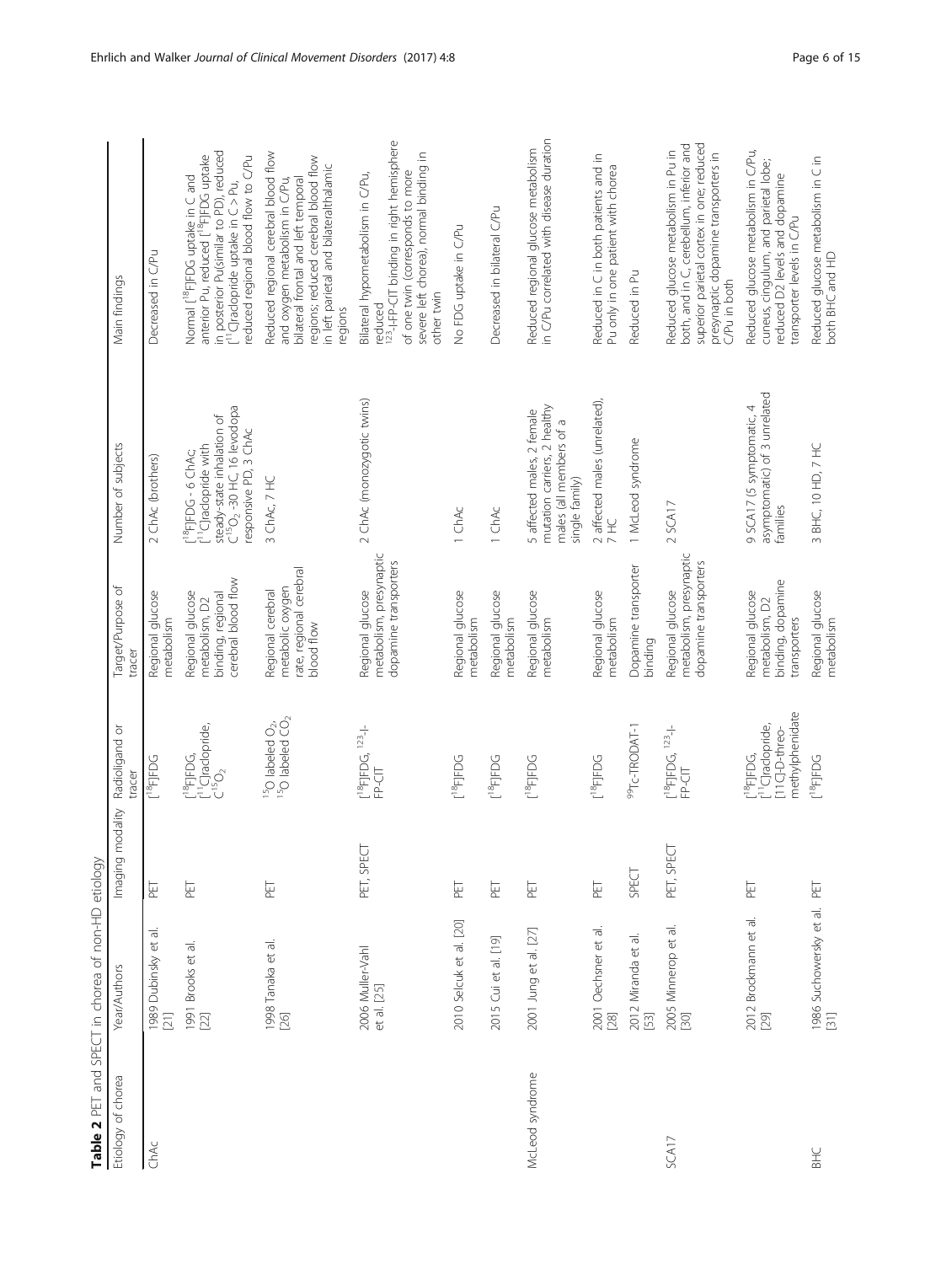|                                                           | 2013 Konishi et al. [32]         | PET        | [ <sup>11</sup> C]CFT,<br>[ <sup>11</sup> C]raclopride | transporter binding, D2<br>Dopamine presynaptic<br>binding     | 2 related BHC patients with a<br>mutation in NKX2.1 gene                                                         | Reduced [ <sup>11</sup> C]raclopride binding and<br>normal [ <sup>11</sup> C]CFT binding in C/Pu                                                                                                                                        |
|-----------------------------------------------------------|----------------------------------|------------|--------------------------------------------------------|----------------------------------------------------------------|------------------------------------------------------------------------------------------------------------------|-----------------------------------------------------------------------------------------------------------------------------------------------------------------------------------------------------------------------------------------|
| Sydenham chorea                                           | Goldman et al. 1993<br>[36]      | PET        | L <sup>18</sup> FJFDG                                  | Regional glucose<br>metabolism                                 | 5C                                                                                                               | Increased in contralateral C/Pu during<br>chorea, return to normal levels after<br>resolution                                                                                                                                           |
|                                                           | 1993 Heye et al. [58]            | SPECT      | 99mTc-HMPAO                                            | Regional cerebral blood<br>flow                                | 15C                                                                                                              | Hypoperfusion of left BG 5 days after<br>onset of chorea                                                                                                                                                                                |
|                                                           | 1993 Weindlet al. [35]           | PET        | $[18$ FJFDG                                            | Regional glucose<br>metabolism                                 | 2 S C                                                                                                            | return to normal levels after resolution<br>Increased in C and lentiform nucleus,<br>of chorea in 1 patient                                                                                                                             |
|                                                           | 1999 Lee et al. [59]             | SPECT      | 99mTc-ECD                                              | Regional cerebral blood<br>flow                                | 1 SC                                                                                                             | Increased perfusion of BG and thalamus<br>acutely; normal after symptom<br>resolution                                                                                                                                                   |
|                                                           | 2002 Barsottini et al.<br>$[57]$ | SPECT      | 99mmTc-HMPAO                                           | Regional cerebral blood<br>flow                                | 10 SC                                                                                                            | Increased in BG in 6/10 (scanned closer<br>to symptom onset) compared to 4/10<br>who exhibited normal perfusion                                                                                                                         |
|                                                           | 2004 Demiroren et al.<br>[60]    | SPECT      | PAUNH-DLude                                            | Regional cerebral blood<br>flow                                | had repeat scan after resolution<br>17 SC (SPECT performed in all<br>patients in acute phase and 6<br>of chorea) | phase, perfusion in the recovery phase<br>Hyperperfusion of BG and thalamus<br>seen in 16/17 patients in the acute<br>similar to controls                                                                                               |
|                                                           | 2005 Aron [38]                   | PET        | <sup>18</sup> FJFDG                                    | Regional glucose<br>metabolism                                 | 25C                                                                                                              | symptom resolution on repeat imaging<br>Increased C/Pu acutely; normal after<br>in 1 patient                                                                                                                                            |
|                                                           | 2011 Paghera et al. [37]         | PET        | L <sup>18</sup> FJFDG                                  | Regional glucose<br>metabolism                                 | 15C                                                                                                              | Increased glucose metabolism in C/Pu<br>during acute phase with return to<br>baseline after resolution                                                                                                                                  |
|                                                           | 2014 Beato et al. [61]           | SPECT      | 99mTc-ethyl cysteinate<br>dimer                        | Regional cerebral blood<br>flow                                | 12 women with SC in remission,<br>18 HC                                                                          | Hyperperfusion in left Pu in patients<br>with SC in remission                                                                                                                                                                           |
| Polycythemia vera                                         | 2008 Kim et al. [56]             | SPECT      | 99mTc-HMPAO                                            | Regional cerebral blood<br>flow                                | 1 polycythemia vera with acute<br>onset chorea                                                                   | No change acutely or after symptom<br>resolution                                                                                                                                                                                        |
|                                                           | 2011 Huang et al. [39]           | PET, SPECT | $[{}^{18}$ FJFDG, ${}^{99}$<br>Tc-TRODAT               | metabolism, dopamine<br>Regional glucose<br>transporter levels | 1 polycythemia vera with left ><br>right chorea                                                                  | chorea; return to normal after symptom<br>TRODAT in the right C during acute<br>Increased [ <sup>18</sup> FJFDG uptake in right<br>insular cortex and increased <sup>99</sup> Tc-<br>dorsolateral prefrontal cortex, left<br>resolution |
| Primary antiphospholipid 1998 Sunden-Cullberg<br>syndrome | et al. [40]                      | PET        | $L^{18}$ FJFDG                                         | Regional glucose<br>metabolism                                 | 1 primary APL with right<br>hemichorea                                                                           | lentiform acutely; normal values after<br>Increased in contralateral C and<br>symptom resolution                                                                                                                                        |
|                                                           | 2009 Nordal et al. [55]          | SPECT      | Does not specify                                       | imaging technique not<br>Specific tracer and<br>specified      | 1 primary APL with hemichorea                                                                                    | normal levels after resolution of chorea<br>Decreased circulation in bilateral BG<br>and medial temporal lobes acutely;                                                                                                                 |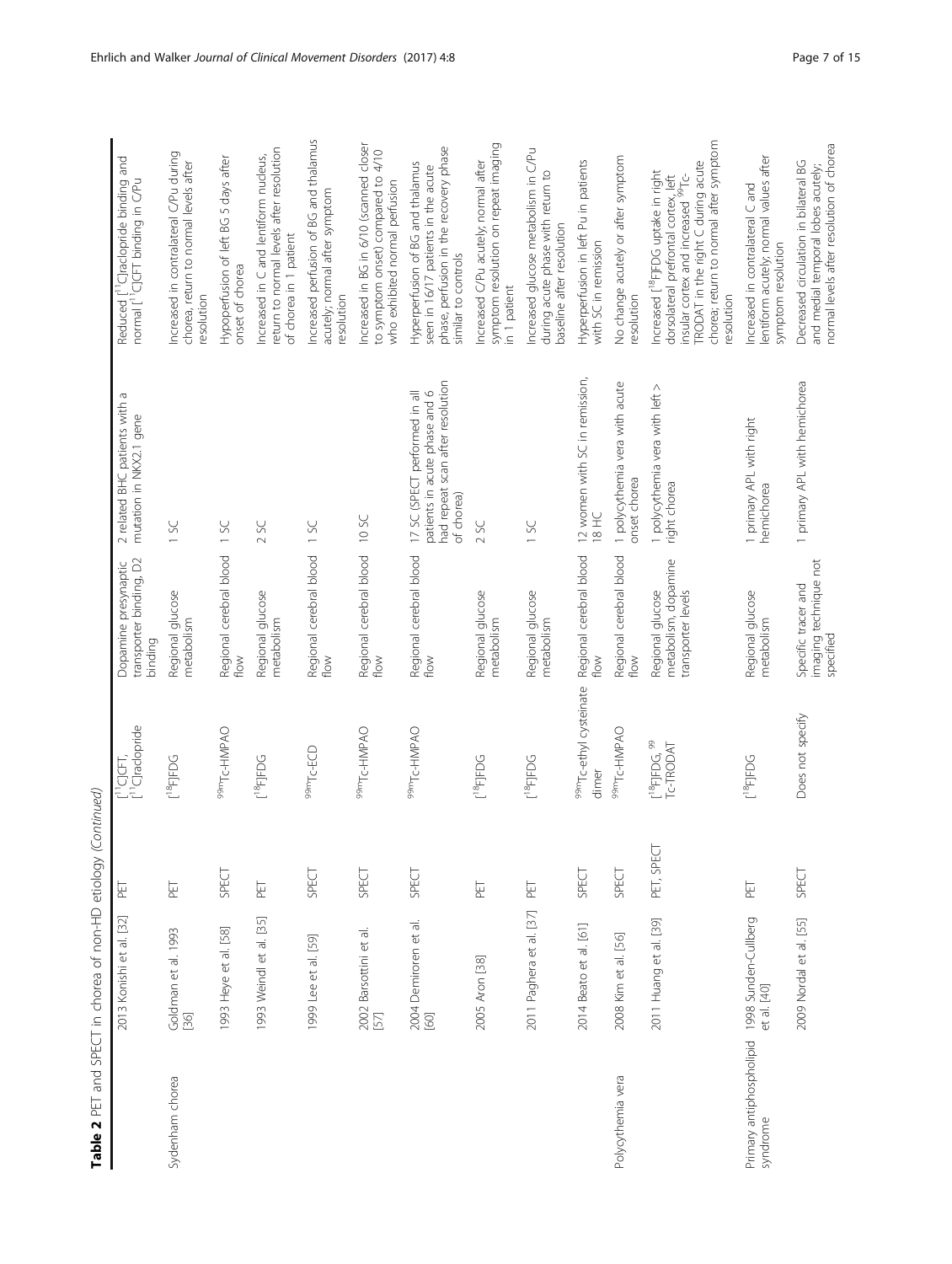|                                                                                                                     | 2010 Demonty et al.<br>[41]    | PET   | [ <sup>18</sup> FJFDG | Regional glucose<br>metabolism       | patient with chorea associated<br>with APL                                                                                                                              | Increased in C/Pu acutely; normal after<br>symptom resolution                                                                               |
|---------------------------------------------------------------------------------------------------------------------|--------------------------------|-------|-----------------------|--------------------------------------|-------------------------------------------------------------------------------------------------------------------------------------------------------------------------|---------------------------------------------------------------------------------------------------------------------------------------------|
| Thyroid dysfunction                                                                                                 | 2009 Yu et al. [62]            | SPECT | 99mTc-ECD             | Regional cerebral blood<br>flow      | 1 patient with acute chorea as<br>initial presentation of Graves<br>disease                                                                                             | Decreased in bilateral BG, thalamus<br>and right anterior temporal cortex                                                                   |
|                                                                                                                     | 2013 Chung et al. [42]         | PET   | L <sup>18</sup> FJFDG | Regional glucose<br>metabolism       | 1 patient with chorea associated<br>with hyperthyroidism                                                                                                                | Increased in BG                                                                                                                             |
| Hyperglycemia                                                                                                       | 2007 Nguyen [43]               | PET   | $[18$ FJFDG           | Regional glucose<br>metabolism       | patient developed right chorea<br>associated with hyperglycemia<br>several weeks after nonketotic<br>1 hemiballism-hemichorea<br>hyperosmolar coma)                     | Decreased in contralateral C and<br>lentiform nucleus, increased in<br>contralateral motor cortex                                           |
|                                                                                                                     | 2012 Hashimoto et al.<br>[44]  | ET    | L <sup>18</sup> FJFDG | Regional glucose<br>metabolism       | 2 diabetic patients with sudden<br>onset hemichorea due to non-<br>ketotic hyperglycemia                                                                                | No change in C/Pu acutely; reduced in<br>C/Pu, GP after resolution of chorea                                                                |
|                                                                                                                     | 2014 Tan et al. [45]           | PET   | L <sup>18</sup> FJFDG | Regional glucose<br>metabolism       | hyperglycemia with positive urine<br>2 diabetic patients with sudden<br>onset hemichorea in setting of<br>ketones                                                       | 89<br>Increased in contralateral BG in one<br>patient, decreased in contralateral<br>in other patient at 55 days from<br>symptom onset      |
|                                                                                                                     | 2011 Belcastro et al.<br>[54]  | SPECT | $123 - FPT - CIT$     | Presynaptic dopamine<br>transporters | hemiballismus due to hyperglycemia<br>1 patient with hemichorea-                                                                                                        | Reduced in contralateral Pu                                                                                                                 |
| progressive chorea and<br>etiology (HD negative),<br>dementia of unknown<br>rascular hemichorea<br>DRPLA, HD, ChAc, | 1987 Hosokawa et al.<br>$[34]$ | PET   | $[18$ FJFDG           | Regional glucose<br>metabolism       | differing etiologies (DRPLA, HD,<br>dementia of unknown etiology<br>ChAc, progressive chorea and<br>5 patients with chorea of<br>(HD negative), vascular<br>hemichorea) | regardless of etiology (hypometabolism<br>seen only on contralateral side in<br>Reduced in C/Pu in all patients<br>patient with hemichorea) |
| Acute stroke, non-ketotic 2002 Kim et al. [63]<br>hyperglycemia, SLE                                                |                                | SPECT | 99mTc-HMPAO           | Regional cerebral blood<br>flow      | hemichorea (4 acute stroke,<br>6 patients with acute onset<br>non-ketotic hyperglycemia,<br>SLE                                                                         | Decreased in contralateral BG; increased<br>in thalamus                                                                                     |

лоогеидоов: иг атрохоровра synarome, во ваза gangla, внс вепар петешагу спока, с сиск и н-сапоот 2 сапоотвому-3-4-1 из нокоровну/провле, слистомом, игда<br>PET Postron emission tomography, <sup>p/e</sup>JFbm +, SCAT? synocete; ellar PET Positron emission tomography, Pu putamen, SCA17 spinocerebellar ataxia 17, SLE systemic lupus erythematosus, SPECT Single Photon Emission Computed Tomography, SC Sydenham chorea, 99mTc-ECD 99mTc –ethyl dentatorubropallidoluysian atrophy, [<sup>18</sup>F-fludeoxyglucose, GP Globus pallidus, HC healthy controls, [<sup>123</sup>I]-FP-CIT <sup>123</sup>I-2B-carbomethoxy-3B-(4-iodophenyl)-N-(3-fluoro-propyl) nortropane), PD Parkinson's Disease,

cysteinate dimer, <sup>99m</sup>TC-HMPAO 99mTc-hexamethylpropyleneamineoximine, [<sup>99m</sup>Tc]TRODAT (99m)Tc-[2[[2-[[[3-(4-chlorophenyl)-8-methyl-8-azabicyclo[3,2,1]-oct-2-yl]-methyl](2-mercaptoeythl)amino]ethyl]amino]ethane-thiolato(3-)N2,N2', S2,S2]oxo-[1R-exo-exo)])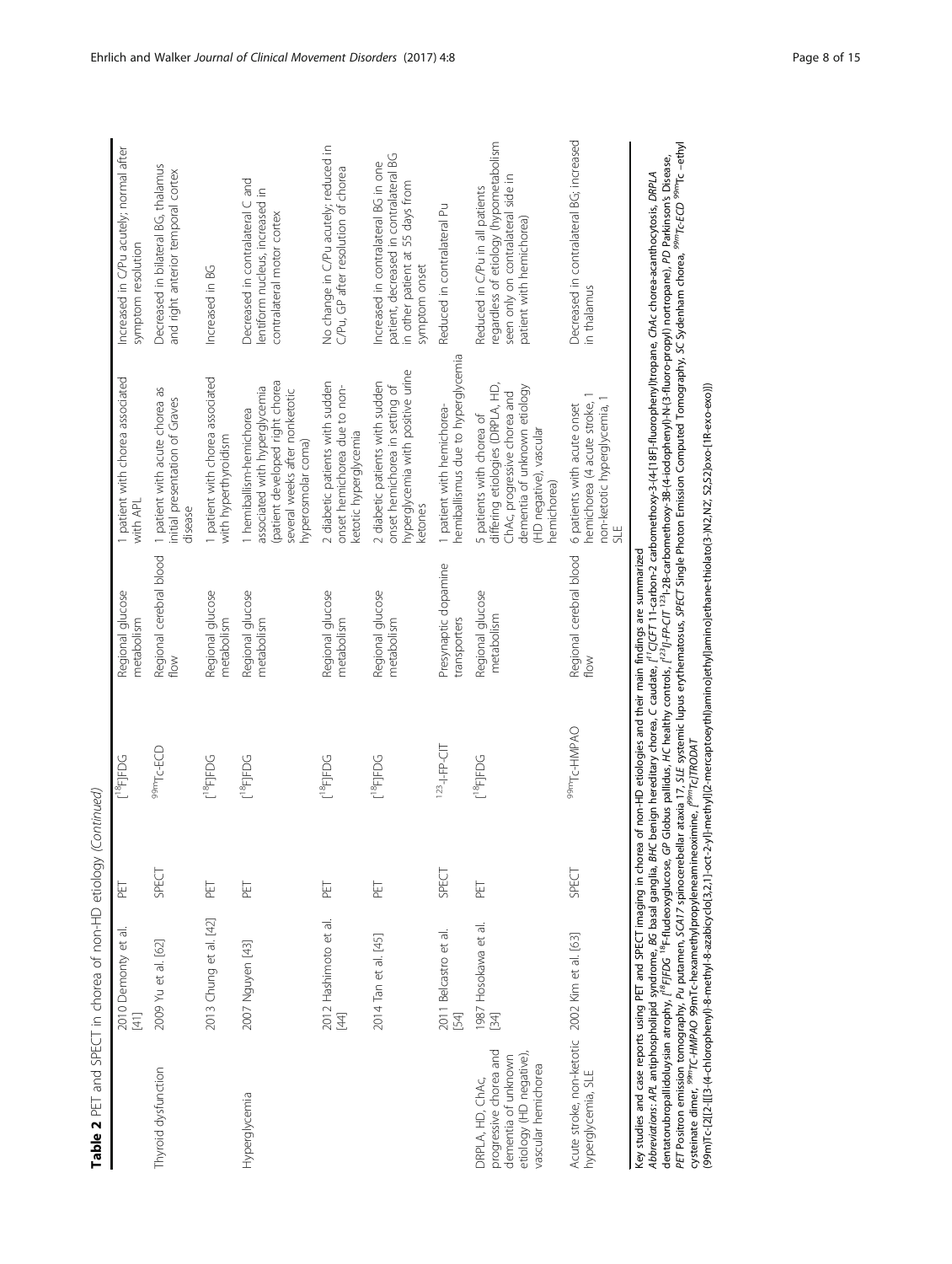<sup>18</sup>F-FDG PET studies of patients with neurodegenerative disorders with chorea, both symptomatic and presymptomatic, specifically HD, SCA17, DRPLA, McLeod syndrome, and ChAc, demonstrate progressive glucose hypometabolism in the striatum in addition to reduced striatal D1 and D2 receptor binding. These observations likely correlate with neuronal loss. The exception to this is benign hereditary chorea, in which there is loss only of various interneurons, yet apparently decreased striatal metabolism.

In contrast, despite the similar clinical phenomenology of chorea, striatal hypermetabolism was found in patients with hyperthyroidism, polycythemia vera, and Sydenham's chorea. Striatal hypermetabolism tended to be seen in cases of chorea of transient etiologies in contrast to neurodegenerative etiologies of chorea, which suggests different pathophysiological mechanisms in transient vs. chronic/progressive etiologies of chorea. It is possible that the hypermetabolism seen in transient etiologies of chorea is not a manifestation of the cause of the chorea itself, but rather the result of compensatory changes that occur in the striatum and lead to the eventual resolution of chorea. Another explanation could be that this hypermetabolism reflects increased activity of the afferent corticostriatal pathway, and that this input results in hypoactivity of the indirect pathway, resulting in chorea.

Additionally, as seen in HD and other non-reversible etiologies of chorea, striatal hypometabolism and decreased labeling of D1 (post-synaptic) and D2 (preand post-synaptic) receptors may be important in the neuronal dysfunction that leads to the pathogenesis of chorea. Despite predictions of the basal ganglia model that chorea is primarily the consequence of degeneration of D2 receptor-bearing indirect pathway neurons, both receptor types appear to be affected.

### Single-photon emission computed tomography (SPECT)

#### Neurotransmitter-related SPECT studies in HD

Although the detection techniques between SPECT and PET differ, SPECT is similar to PET in that it is a type of molecular imaging which requires the use of a molecular probe which is labeled with a radionucleotide. This results in the emission of single high-energy X-ray photons which can be detected by SPECT imaging  $[46]$  $[46]$ . <sup>123</sup>I-2B-carbomethoxy-3B-(4-iodophenyl)-N-(3-fluoro-propyl) nortropane) ( $\left[\right]^{123}$ I]-FP-CIT) SPECT (DaTSCAN) is used to indicate the distribution of presynaptic dopamine transporters. In a study of twelve symptomatic HD patients of varying clinical severities, [<sup>123</sup>I]-FP-CIT SPECT showed reduced radioligand uptake in the putamen in eight patients and also reduced uptake in the caudate in one

patient [\[47\]](#page-13-0) (see Table [1\)](#page-2-0). Another study using <sup>123</sup>I-FP-CIT SPECT in HD in twelve clinically diagnosed and genetically confirmed patients with HD found a significant decrease in mean striatal, caudate, and putaminal FP-CIT uptake when compared to healthy controls. This finding was independent of striatal atrophy. While this study found no correlation between clinical and neuropsychological features/severity and degree of decrease in FP-CIT uptake [\[48\]](#page-13-0), a more recent study of four HD patients did suggest a possible correlation between 123I-FP-CIT SPECT findings and UHDRS scores. In this study, three of the four patients demonstrated a decrease in 123I-FP-CIT in the caudate and putamen on 2-year follow-up imaging which correlated with increases of UHDRS scores while one patient showed no significant changes in striatal uptake or UHDRS scores [[49\]](#page-13-0). These studies suggest that <sup>123</sup>I-FP-CIT SPECT data reveals a progressive decrease in presynaptic dopaminergic dysfunction in HD and may correlate with rate of clinical progression.

SPECT studies have also demonstrated post-synaptic nigrostriatal dysfunction in HD. A study using  $(^{99}m)$ Tc- $[2][2-[[3-(4-chloropheny]-8-methyl-8-azabicyclo[1-3]-oct [2][2-[[3-(4-chloropheny]-8-methyl-8-azabicyclo[1-3]-oct [2][2-[[3-(4-chloropheny]-8-methyl-8-azabicyclo[1-3]-oct [2][2-[[3-(4-chloropheny]-8-methyl-8-azabicyclo[1-3]-oct [2][2-[[3-(4-chloropheny]-8-methyl-8-azabicyclo[1-3]-oct-$ 2-yl]-methyl](2-mercaptoethyl)amino]ethyl]amino]ethane-t hiolato(3-)N2,N2, S2,S2]oxo-[1R-exo-exo)])  $(|^{99m}\text{TC}| \text{TRO}$ -DAT-1) and  $[123]$ Iodobenzamide  $([123]$ IBZM) SPECT in three siblings with genetically confirmed HD revealed reduced  $[{}^{99m}\text{TC}|\text{TRODAT-1}$  and  $[{}^{123}\text{I}|\text{IBZM}$  uptake compared to healthy controls indicating reduced striatal DAT and D2 receptor binding potentials respectively in HD patients, and reduction in D2 receptor binding potentials showed a correlation with functional status [\[50\]](#page-13-0). Another SPECT study using the radioligand  $[123]$ ]epideride, which has a high affinity for the D2 receptor, demonstrated significantly reduced  $[123]$ ]epideride uptake in patients with moderate or advanced stages of HD, while no changes in uptake were identified in pre-symptomatic and early HD patients [[51](#page-13-0)]. This might be explained by compensatory upregulation in early stage disease, despite neuronal loss. These studies further support alterations in striatal DAT and D2 receptor binding in HD, and certain radioligands such as [<sup>123</sup>I]epideride demonstrate that some of these changes may not occur until later in the clinical disease course. Further knowledge of the timing and exact changes on striatal dopamine receptors could have important implications in the development of successful treatment options.

#### SPECT to evaluate cerebral blood flow in HD

99mTechnetium exametazime or <sup>99m</sup>Tc bicisate SPECT can be used to examine alterations in relative cerebral perfusion. These radionucleotides were used in a group of manifest HD and pre-HD patients. A majority (88%) of the manifest HD patients showed hypoperfusion in the caudate bilaterally while only 10% of HD patients had normal SPECT findings [[52\]](#page-13-0). Similar results of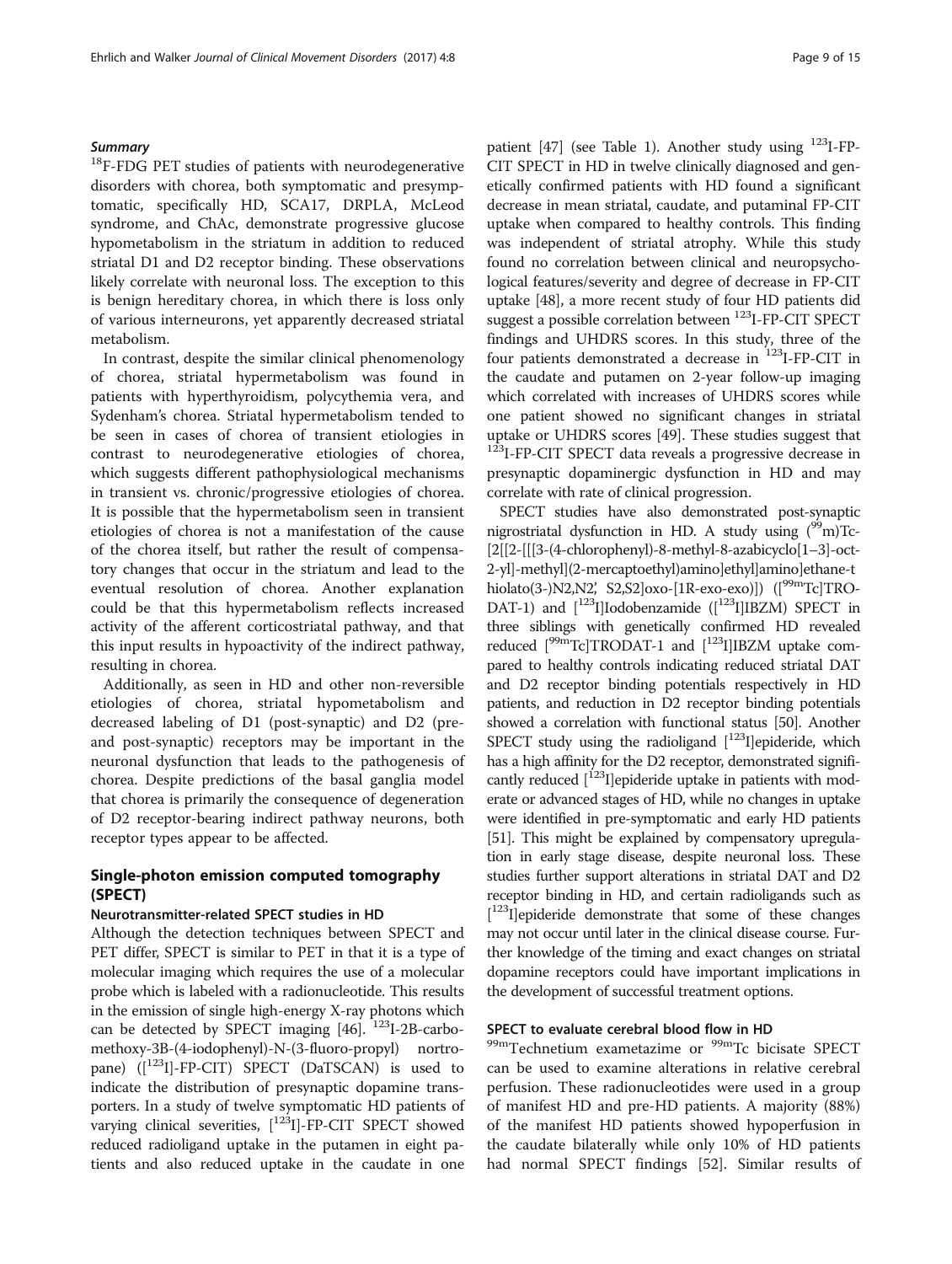symmetric caudate hyperperfusion were identified in five out of twelve pre-symptomatic-HD patients while the other seven pre-symptomatic patients had normal perfusion in the caudate [[52\]](#page-13-0). Similar to PET studies in HD, these findings suggest progressive neuronal dysfunction in the striatum in HD patients.

### Neurotransmitter-related SPECT in chorea of other etiologies

While studies employing the use of SPECT imaging are more numerous in HD, SPECT techniques have been used in some studies of non-HD causes of chorea (see Table [2\)](#page-5-0).  $\lceil 1^{23}I \rceil$ -2β-carbomethoxy-3β-(4-iodophenyl)-N-(3-fluoropropyl)nortropane (<sup>123</sup>I-FP-CIT) SPECT scans performed on a set of monozygotic twins with ChAc demonstrated reduced binding to striatal presynaptic dopamine transporters in the right hemisphere in one of the patients, which correlated to more severe left sided hyperkinetic movements in the patient; however there was no reduction in striatal dopamine transporter binding in the other twin [[25\]](#page-13-0). Additionally, a case report of a man with McLeod syndrome with generalized chorea reported a decrease in dopamine transporter binding in the putamen on 99mTc-TRODAT-1 SPECT scan compared to controls [\[53\]](#page-13-0).

In a recent case report, a woman with polycythemia vera with acute onset of left hemichorea, there was reduced dopamine transporter uptake on <sup>99m</sup>Tc-TRO-DAT-1 SPECT in the bilateral basal ganglia. Follow-up scan 10 months later, after serial phlebotomies and resolution of chorea, revealed increased TRODAT-1 uptake and were more symmetric compared to previous images [[39\]](#page-13-0). Further evidence of reduced presynaptic dopamine dysfunction is described in a case report of a man with sudden onset of left hemichorea-hemiballismus due to non-ketotic hyperglycemia in which  $[$ <sup>123</sup>I]FP-CIT SPECT showed reduced uptake in the right putamen which correlated to the side of involuntary movements [\[54](#page-13-0)].

The use of SPECT in ChAc demonstrates decreased presynaptic dopamine transporter binding in the striatum. Similar findings of reduced dopamine transporter uptake were identified in the acute phase of chorea due to polycythemia vera which returned to normal after the resolution of chorea. This suggests that reduced striatal presynaptic dopamine transporter binding may serve as a biomarker for the pathogenesis of chorea independent of the etiology, however, these changes are reversible in transient causes of chorea while they are permanent in chronic/progressive causes of chorea. Given these data, we speculate that D2 receptors may be reduced in the striatum in all types of chorea, however it is possible that presynaptic dopamine transporters are later upregulated as part of the basal ganglia feedback loop in chorea of transient etiologies, thereby serving as a compensatory mechanism, which can eventually lead to resolution of the chorea.

#### Perfusion SPECT in chorea of other etiologies

In a case report of a 12 year old girl with chorea of the extremities, neck, face, and tongue due to primary antiphospholipid syndrome, an initial brain SPECT showed regions of decreased perfusion in the basal ganglia and temporal lobes while perfusion returned to normal on repeat SPECT one month later [[55](#page-13-0)]. However, no difference in cerebral blood flow in the acute phase of chorea compared to 6 month follow-up imaging after resolution of chorea was demonstrated in a man with generalized chorea secondary to polycythemia vera who was scanned using 99mTc-hexamethylpropyleneamineoximine (<sup>99m</sup>Tc-HMPAO) [\[56](#page-13-0)].

A study of ten patients with Sydenham chorea demonstrated hyperperfusion of the basal ganglia on <sup>99m</sup>Tc HMPAO-SPECT in six of the patients, while the other four had normal SPECT. Of note, imaging was performed a mean of 49 days from symptom onset in the patients who exhibited hyperperfusion, while scans were performed after 85 days in the patients with normal SPECT findings, although this difference was not statistically significant [[57\]](#page-13-0). In a case report of an 18-year-old man with bilateral Sydenham chorea, a <sup>99m</sup>Tc HMPAO-SPECT during the first week of symptom onset showed hypoperfusion in the left basal ganglia [[58\]](#page-13-0). In another case report in a young girl with Sydenham chorea, serial 99mTc –ethyl cysteinate dimer (<sup>99m</sup>Tc-ECD) cerebral perfusion SPECT imaging showed increased cerebral perfusion in the striatum and thalamus during the period of active chorea, with levels similar to baseline on repeat scan after the resolution of symptoms [[59](#page-13-0)]. In study of seventeen patients with Sydenham chorea, <sup>99m</sup>Tc HMPAO-SPECT performed 0 to 3 weeks from symptom onset demonstrated hyperperfusion in the basal ganglia and thalamus in 94.1% of patients and was normal in one patient. Follow-up 99mT HMPAO-SPECT performed 6–12 months later showed reduction in perfusion compared to the acute phase and perfusion of the basal ganglia and thalamus was similar to controls [\[60\]](#page-13-0). Although the data in Sydenham chorea is somewhat inconsistent in the acute phase because some studies indicate hyperperfusion in the basal ganglia and others demonstrate hypoperfusion, all followup studies after the resolution of chorea demonstrate normal perfusion. The exception to this is one study in which SPECT scans performed after the resolution of chorea in twelve women with Sydenham chorea showed hyperperfusion in the left putamen compared to controls (of note, half of these cases had recurrent episodes of chorea) [\[61\]](#page-13-0).

In a case report of a 17-year-old girl with acute onset chorea as her presentation of Grave's disease, a  $99m$ Tc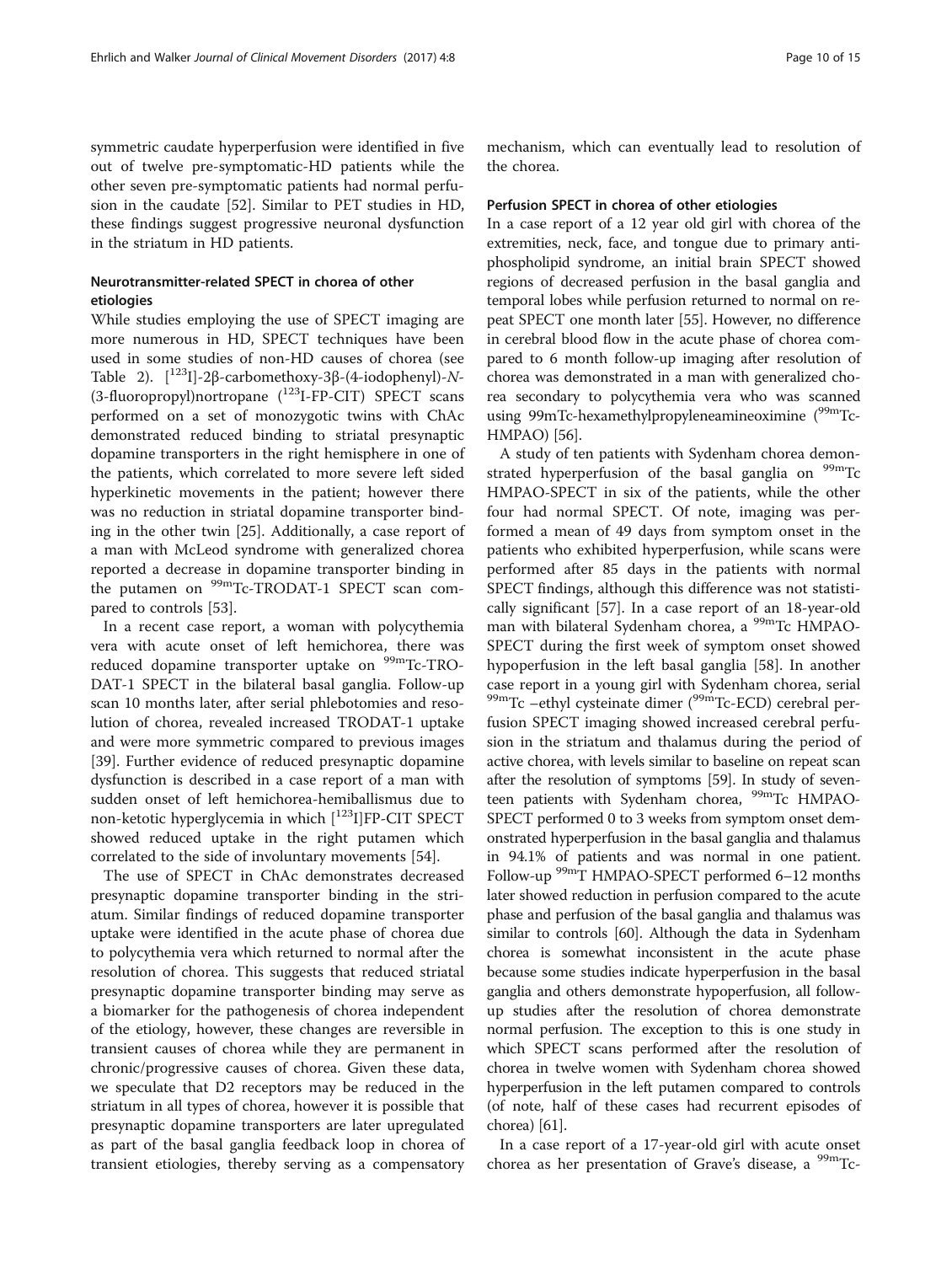ECD SPECT scan demonstrated reduced perfusion to the right anterior temporal cortex while T1, T2, and diffusion weighted MRI images were normal [[62\]](#page-13-0).

In an analysis of six patients with hemichorea, four related to acute stroke, one with non-ketotic hyperglycemia, and one with systemic lupus erythematosus, 99mTc-HMPAO SPECT in all patients demonstrated decreased perfusion of the contralateral basal ganglia (though the degree of difference did not reach statistical significance) [\[63](#page-13-0)].

Additionally, while transiently reduced perfusion to the basal ganglia was demonstrated in SPECT studies of chorea due to primary antiphospholipid syndrome, increased perfusion to the basal ganglia was seen in the acute phase of Sydenham's chorea in the majority of studies. Similar to results in antiphospholipid syndrome, decreased perfusion to the basal ganglia was also seen in hemichorea due to acute stroke, SLE, and non-ketotic hyperglycemia. If we assume a common neuronal mechanism for the generation of chorea, with decreased activity of the indirect pathway, we may postulate that decreased perfusion in the basal ganglia may occur in the acute phase of chorea while hyperperfusion may occur in the recovery phase, presumably as a compensatory mechanism.

#### Magnetic Resonance Spectroscopy in HD

Magnetic Resonance Spectroscopy (MRS) can be used to measure alterations in cerebral metabolism. MRS evaluations have demonstrated a reduction in N-acetylaspartate (NAA), a marker of neuronal integrity, in the putamen and caudate of pre-HD and symptomatic HD patients compared to normal controls [\[64,](#page-13-0) [65\]](#page-14-0). Additionally, myoinositol, a glial cell marker, was also found to be reduced in pre-HD and manifest HD, findings which correlated with UHDRS motor scores [[65](#page-14-0)]. NAA values were also decreased in 12/12 pre-symptomatic HD patients on <sup>1</sup>H-MRS imaging [\[52](#page-13-0)], MRS evaluation in early HD patients (ten pre-HD and two with motor symptoms) demonstrated lower NAA and glutamate levels in the posterior cingulate cortex compared to normal controls, with the most pronounced difference in patients in the HD group with global cognitive impairment (Montreal Cognitive assessment scores < 26) [\[66](#page-14-0)]. MRS studies demonstrated evidence of neuronal dysfunction in the striatum in both HD and pre-HD, the extent of which correlated with motor impairment. Similar findings were also demonstrated in the posterior cingulate cortex, the extent of which correlated to cognitive impairment.

#### Functional MRI

Functional magnetic resonance imaging (fMRI) is an MRI technique that detects changes in blood flow to measure neuronal activation. Resting state fMRI (RS-fMRI) measures spontaneous changes in blood-oxygen-level dependent (BOLD) signals to provide data about spontaneous functional changes that occur while the brain is at rest.

#### Resting state fMRI in HD

A RS-fMRI study, which evaluated for potential differences in functional connectivity patterns, found no differences in connectivity between pre-HD patients and controls at baseline or after 3-year follow-up [\[67](#page-14-0)]. Another study which employed RS-fMRI to investigate resting state networks in early symptomatic HD patients demonstrated abnormal connectivity in several resting state motor and cognition networks compared to controls [[68\]](#page-14-0). Increased connectivity in the supplementary motor area to the motor resting state network and from the left middle frontal cortices within the anterior prefrontal resting state network was identified in early HD patients [[68](#page-14-0)]. Both pre-manifest and early HD patients showed reduced functional connectivity in in the left middle frontal lobe, left pre-central gyrus and right postcentral gyrus with the medial visual network compared to controls. However, decreased connectivity in the left parietal lobe, bilateral pre-frontal cortices, bilateral temporal lobes and the default mode network in addition to decreased connectivity between a small part of the thalamus and the executive control network were seen only in early HD patients and not in premanifest gene carriers [\[69](#page-14-0)].

Another RS-fMRI study showed that alterations in network connectivity vary with disease time course. In particular, reduced synchrony was seen in the sensorimotor and dorsal attention networks in pre-HD patients compared to controls, while the left frontoparietal network demonstrated regions of increased synchrony in symptomatic HD patients compared to pre-HD. Furthermore, the posterior putamen and superior parietal cortex showed reduced connectivity with the frontal executive network in symptomatic HD compared to pre-HD or controls [[70\]](#page-14-0). Another study found significant changes in resting state activity patterns in the thalamus, striatum, prefrontal cortex, premotor cortex and parietal cortex, in addition to a subset of the default mode network in HD patients compared to controls. Additionally, higher UHDRS-motor scores correlated with higher network connectivity in the motor and parietal cortices [[71\]](#page-14-0). This is in contrast to a previous study, which found evidence of dysfunction in the default mode network in symptomatic HD patients, with a correlation to clinical cognitive (non-motor) disturbances [\[72](#page-14-0)]. In a study of RS-fMRI, which measured resting state perfusion (not BOLD), pre-symptomatic HD patients were found to have reduced regional cerebral blood flow in the medial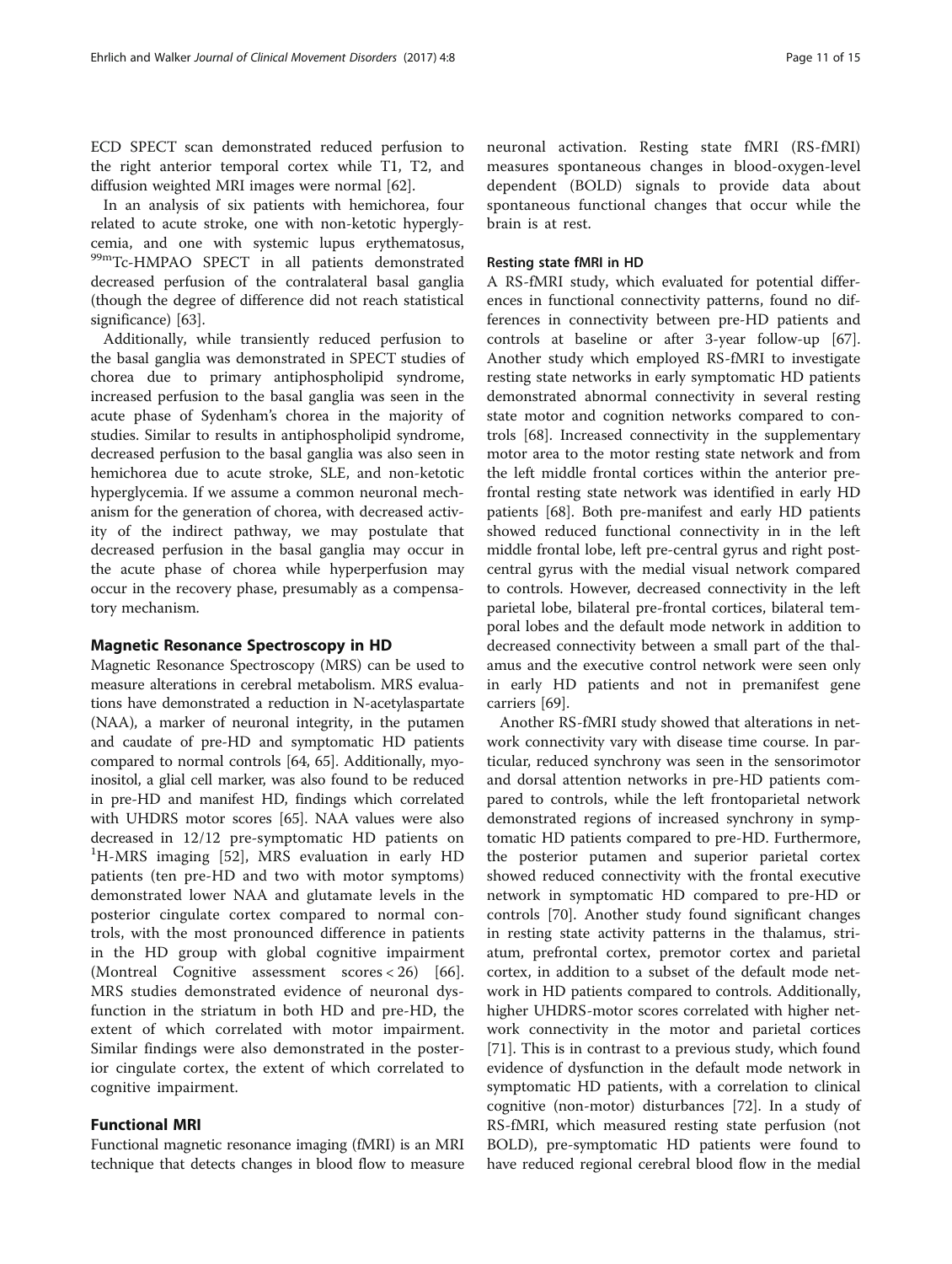and lateral prefrontal regions and increased regional blood flow in the precuneus, while pre-HD patients closer to the time of symptom onset also showed decreased regional blood flow in the putamen and increase rCBF in the hippocampus [[73](#page-14-0)]. Although the results vary between studies, overall RS-fMRI analysis demonstrates alterations of functional connectivity in HD and suggests that some changes in connectivity may be present from pre-symptomatic stages of the disease.

#### Task performance f-MRI in HD

fMRI techniques can also be employed while performing specific tasks to examine functional changes within cortical brain networks. fMRI performed during a Porteus maze task demonstrated reduced activation in the caudate, and the parietal, occipital, and somatomotor cortices and increased signal in the left postcentral and middle frontal gyri in pre-HD individuals [\[74\]](#page-14-0). A similar study using fMRI with a serial reaction time task showed decreased activation in early and pre-HD patients in the right middle frontal, left middle occipital, left precuneus, and left middle frontal gyri [[75\]](#page-14-0). While performing a Simon effect task, patients with HD demonstrated increased activation in the caudal anterior cingulate, right inferior frontal cortex, left insula, bilateral parietotemporal cortex, left dorsal premotor and right precuneus/superior parietal regions [\[76](#page-14-0)]. Pre-HD patients closer to time of time of clinical diagnosis (<12 years) showed significantly decreased activation within the caudate and thalamus compared to controls, while pre-HD patients ≥12 years from time of diagnosis had an intermediate degree of decreased activation in these regions during a time discrimination task. Additionally, pre-HD patients >12 years from time of diagnosis showed increased activation of the supplementary motor area and anterior cingulate gyrus [\[77](#page-14-0)]. While the specific regions of overactivation and underactivation vary between studies, there does appear to be a change in task-related activation, particularly in the basal ganglia in both pre-HD and manifest HD, which supports the fact that rather than simply neuronal loss there is neuronal dysfunction. Additionally, the variability in these results may be a manifestation of neuronal dysfunction with superimposed compensatory overactivation.

#### fMRI in chorea of other etiologies

The majority of fMRI studies are limited to HD patients, in fact, there are very few studies using fMRI in other etiologies of chorea. In a study of seven patients with paroxysmal kinesigenic choreoathetosis (PKC), interictal brain RS-fMRI in PKC patients showed significantly increased alteration of amplitude of low frequency fluctuation in bilateral putamen and left post-central gyrus (independent of onset side) compared to control group

[[78\]](#page-14-0). The results in PKC are similar to those seen in pre-HD patients, who exhibited lower functional connectivity in the bilateral putamen on fMRI.

### Conclusions

While the majority of research on chorea using functional imaging techniques has been limited to HD, the available data have revealed some interesting trends in chorea syndromes. Functional imaging has suggested the presence of not only neuronal loss in many chorea syndromes, but also neuronal dysfunction. PET and SPECT findings support the presence of alterations in metabolism and presymptomatic dopaminergic dysfunction in HD, and these changes correlate with the development of clinical symptoms. Similar biomarkers have also been identified in ChAc, McLeod syndrome, SCA 17, DRPLA with chorea, and vascular hemichorea. PET imaging has also demonstrated transient hypermetabolism in chorea with hyperthyroidism, polycythemia vera, and Sydenham's chorea. The finding of hypermetabolism in the active phase of these transient chorea syndromes suggests that this hypermetabolism could be a compensatory mechanism ultimately leading to the resolution of the chorea. This imaging finding could potentially have prognostic implications in chorea syndromes, though further evaluation of the significance of this finding is needed.

fMRI studies have shown distinct alterations in functional connectivity in HD, including changes that occur in the presymptomatic stages of disease. Based on similar trends in PET and SPECT studies, we hypothesize that functional connectivity may be altered in other chronic etiologies of chorea, such as ChAc, SCA17, and DRPLA, though more studies are needed. Further functional imaging studies may reveal common biomarkers and regions of early dysfunction in chorea syndromes, which ultimately could help to develop more effective treatments for these conditions.

Attempts to synthesize these studies into a coherent picture are limited by the heterogeneity of methodologies and timing of studies. It would be very helpful for a standard protocol to be developed which would facilitate the correlation of studies from different centers in different disease states. Another caveat of interpretation is that medications, such as dopamine-blocking or –depleting agents, could impact imaging results. Imaging studies of patients on and off these medications will be instructive in terms of understanding their potential effects upon basal ganglia circuitry and the generation of involuntary movements.

Another limitation is the spatial resolution of imaging techniques. If the other structures of the basal ganglia, specifically the two segments of the globus pallidus and the subthalamic nucleus could be distinguished, this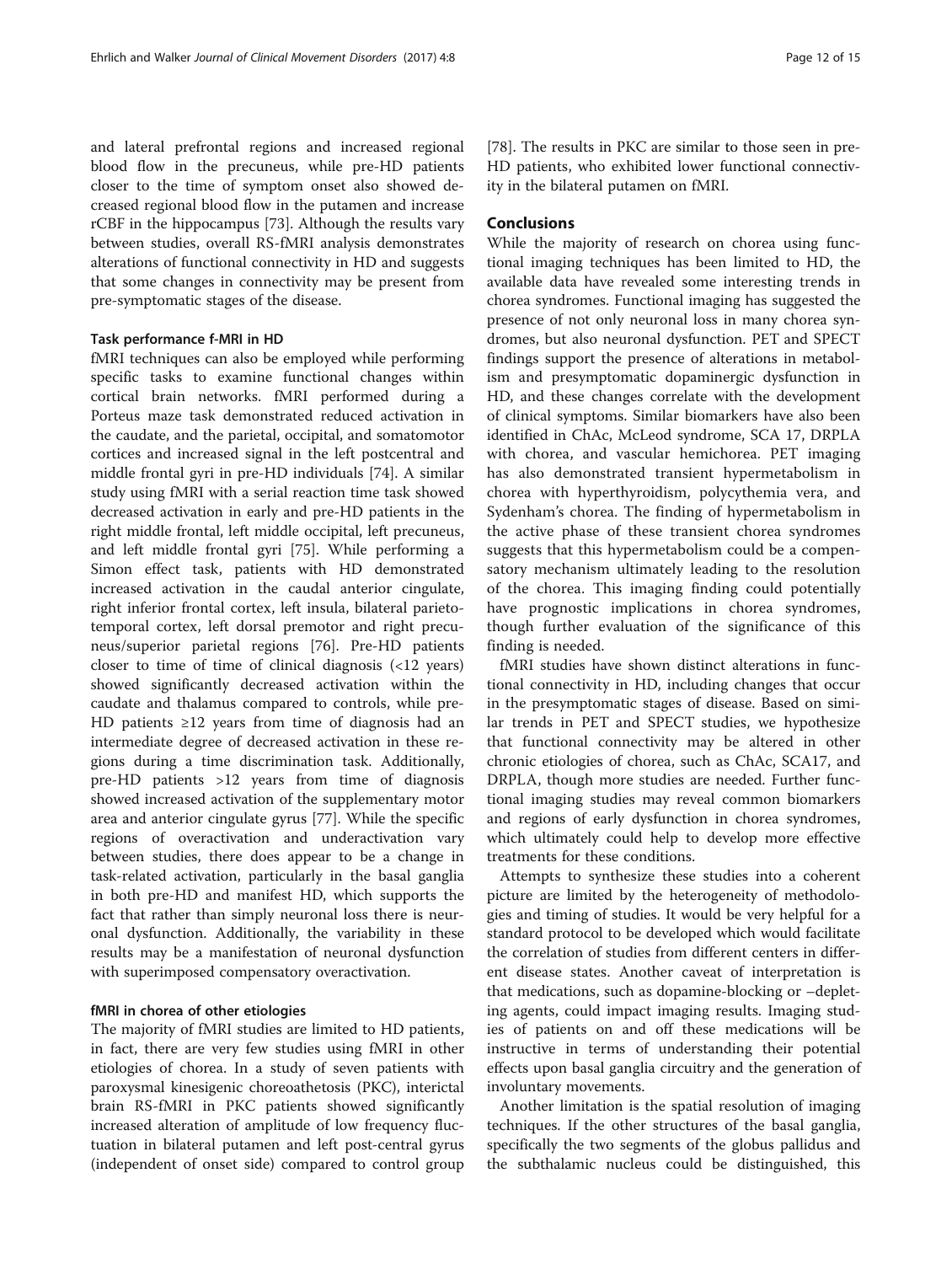<span id="page-12-0"></span>could potentially shed light upon their respective roles in the direct and indirect pathways in health and disease.

Functional imaging technologies hold great promise in the understanding of brain functioning in a non-invasive manner, especially in the investigation of complex brain networks such as the basal ganglia. Interpretations, however, need to take into account many factors, including the fact that changes may be primary or secondary to the underlying neurological processes. Future studies have the potential to shed further light upon disease progression and the underlying anatomic substrate for the symptoms, for example, using a standardized battery of pre- and post-synaptic dopaminergic tracers in all patients presenting with chorea regardless of etiology. These scans could be performed longitudinally, possibly starting in pre-symptomatic HD gene mutation carriers, and correlated with quantitative scales of motor function, such as the UHDRS. These types of studies could also be valuable in the evaluation of potentially diseasemodifying agents, for example tracking effects upon particular neuronal classes.

#### Abbreviations

[<sup>11</sup>C]-CFT: 11-carbon-2 carbomethoxy-3-(4-[18F]-fluorophenyl)tropane; [<sup>11</sup>C]FLB 457: (S)-N-((1-ethyl-2-pyrrolidinyl)methyl)-5- bromo-2,3-dimethoxybenzamide; [ 11C]SCH 23390: (R)-(+)-8-Chloro-2,3,4,5-tetrahydro-3-[11C]methyl-5-phenyl-1H-3 benzazepin-7-ol; [<sup>123</sup>I]IBZM: [<sup>123</sup>I]Iodobenzamide; [<sup>18</sup>F]MNI-659: 92-(2-(3-(4-(2-[18F]fluoroethoxy)phenyl)- 7-methyl-4-oxo-3,4-dihydroquinazolin-2 yl)ethyl)-4- isopropoxyisoindoline-1,3-dione); [<sup>99m</sup>Tc]TRODAT: (99m)Tc-[2[[2-[[[3-(4-chlorophenyl)-8-methyl-8-azabicyclo[1–3]-oct-2-yl]-methyl] (2-mercaptoeythl)amino]ethyl]amino]ethane-thiolato(3-)N2,N2', S2,S2]oxo- [1R-exo-exo)]); 99mTc-ECD: 99mTc –ethyl cysteinate dimer; 99mTc-HMPAO: 99mTchexamethylpropyleneamineoximine; BHC: Benign hereditary chorea; BOLD: Bloodoxygen-level dependent; ChAc: Chorea-acanthocytosis; DaTSCAN/[123I]-FP-CIT: 123I-2B-carbomethoxy-3B-(4-iodophenyl)-N-(3-fluoro-propyl) nortropane); DRPLA: Dentatorubropallidoluysian atrophy; FDG: <sup>18</sup>F-fluorodeoxyglucose; fMRI: Functional magnetic resonance imaging; HD: Huntington's disease; MRS: Magnetic resonance spectroscopy; NAA: N-acetylaspartate; PDE10: Phosphodiesterase 10; PET: Positron emission tomography; PKC: Paroxysmal kinesigenic choreoathetosis; RS-fMRI: Resting state fMRI; SCA17: Spinocerebellar ataxia 17; SPECT: Single Photon Emission Computed Tomography; UHDRS: Unified Huntington's Disease Rating Scale

#### Acknowledgements

None.

#### Funding

This review has no sponsors or funding support.

#### Availability of data and materials

This is a review paper and all data presented has been previously published.

#### Authors' contributions

DJE conducted the literature review and participated in preparation and revision of the manuscript. RHW developed the concept for the review and participated in the preparation and revision of the manuscript. Both authors read and approved the final manuscript.

#### Competing interests

The authors declare that they have no competing interests.

#### Consent for publication

No human participants were involved in this review article.

This is a systematic review of the literature and no human participants or human data were involved.

#### Publisher's Note

Springer Nature remains neutral with regard to jurisdictional claims in published maps and institutional affiliations.

#### Author details

<sup>1</sup>Department of Neurology, Icahn School of Medicine at Mount Sinai, 5 East 98th Street, 1st Floor, Box 1637, New York, NY 10029, USA. <sup>2</sup>Department of Neurology, James J Peters Veterans Affairs Medical Center, 130 West Kingsbridge Road, Bronx, NY 10468, USA.

#### Received: 13 December 2016 Accepted: 27 February 2017 Published online: 21 June 2017

#### References

- 1. Hermann A, Walker RH. Diagnosis and treatment of chorea syndromes. Curr Neurol Neurosci Rep. 2015;15(2):514.
- 2. Feigin A, Leenders KL, Moeller JR, Missimer J, Kuenig G, Spetsieris P, et al. Metabolic network abnormalities in early Huntington's disease: an [(18)F]FDG PET study. J Nucl Med. 2001;42(11):1591–5.
- 3. Young AB, Penney JB, Starosta-Rubinstein S, Markel DS, Berent S, Giordani B, et al. PET scan investigations of Huntington's disease: cerebral metabolic correlates of neurological features and functional decline. Ann Neurol. 1986;20(3):296–303.
- 4. Kuhl DE, Phelps ME, Markham CH, Metter EJ, Riege WH, Winter J. Cerebral metabolism and atrophy in Huntington's disease determined by 18FDG and computed tomographic scan. Ann Neurol. 1982;12(5):425–34.
- 5. Antonini A, Leenders KL, Spiegel R, Meier D, Vontobel P, Weigell-Weber M, et al. Striatal glucose metabolism and dopamine D2 receptor binding in asymptomatic gene carriers and patients with Huntington's disease. Brain. 1996;119(Pt 6):2085–95.
- 6. Herben-Dekker M, van Oostrom JC, Roos RA, Jurgens CK, Witjes-Ane MN, Kremer HP, et al. Striatal metabolism and psychomotor speed as predictors of motor onset in Huntington's disease. J Neurol. 2014;261(7):1387–97.
- 7. Tang CC, Feigin A, Ma Y, Habeck C, Paulsen JS, Leenders KL, et al. Metabolic network as a progression biomarker of premanifest Huntington's disease. J Clin Invest. 2013;123(9):4076–88.
- 8. Ciarmiello A, Giovacchini G, Orobello S, Bruselli L, Elifani F, Squitieri F. 18F-FDG PET uptake in the pre-Huntington disease caudate affects the time-to-onset independently of CAG expansion size. Eur J Nucl Med Mol Imaging. 2012;39(6):1030–6.
- 9. Andrews TC, Weeks RA, Turjanski N, Gunn RN, Watkins LH, Sahakian B, et al. Huntington's disease progression. PET and clinical observations. Brain. 1999;122(Pt 12):2353–63.
- 10. van Oostrom JC, Dekker M, Willemsen AT, de Jong BM, Roos RA, Leenders KL. Changes in striatal dopamine D2 receptor binding in pre-clinical Huntington's disease. Eur J Neurol. 2009;16(2):226–31.
- 11. Feigin A, Tang C, Ma Y, Mattis P, Zgaljardic D, Guttman M, et al. Thalamic metabolism and symptom onset in preclinical Huntington's disease. Brain. 2007;130(Pt 11):2858–67.
- 12. Pavese N, Andrews TC, Brooks DJ, Ho AK, Rosser AE, Barker RA, et al. Progressive striatal and cortical dopamine receptor dysfunction in Huntington's disease: a PET study. Brain. 2003;126(Pt 5):1127–35.
- 13. Esmaeilzadeh M, Farde L, Karlsson P, Varrone A, Halldin C, Waters S, et al. Extrastriatal dopamine D(2) receptor binding in Huntington's disease. Hum Brain Mapp. 2011;32(10):1626–36.
- 14. Politis M, Pavese N, Tai YF, Tabrizi SJ, Barker RA, Piccini P. Hypothalamic involvement in Huntington's disease: an in vivo PET study. Brain. 2008;131(Pt 11):2860–9.
- 15. Hebb AL, Robertson HA, Denovan-Wright EM. Striatal phosphodiesterase mRNA and protein levels are reduced in Huntington's disease transgenic mice prior to the onset of motor symptoms. Neuroscience. 2004;123(4):967–81.
- 16. Barret O, Thomae D, Tavares A, Alagille D, Papin C, Waterhouse R, et al. In vivo assessment and dosimetry of 2 novel PDE10A PET radiotracers in humans: 18F-MNI-659 and 18F-MNI-654. J Nucl Med. 2014;55(8):1297–304.
- 17. Russell DS, Barret O, Jennings DL, Friedman JH, Tamagnan GD, Thomae D, et al. The phosphodiesterase 10 positron emission tomography tracer,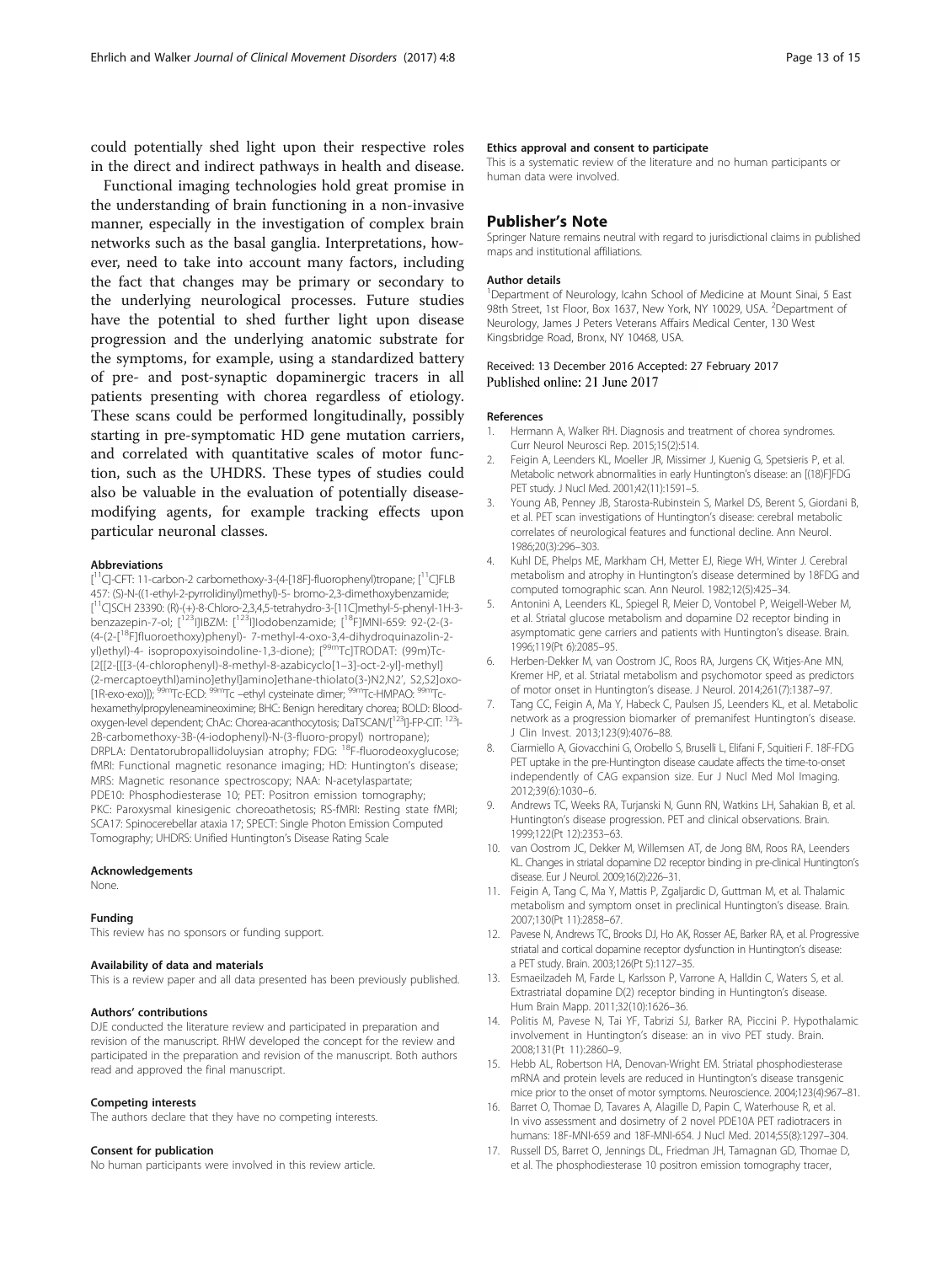<span id="page-13-0"></span>[18F]MNI-659, as a novel biomarker for early Huntington disease. JAMA Neurol. 2014;71(12):1520–8.

- 18. Russell DS, Jennings DL, Barret O, Tamagnan GD, Carroll VM, Caille F, et al. Change in PDE10 across early Huntington disease assessed by [18F]MNI-659 and PET imaging. Neurology. 2016;86:748–54.
- 19. Cui R, You H, Niu N, Li F. FDG PET brain scan demonstrated glucose hypometabolism of bilateral caudate nuclei and putamina in a patient with chorea-acanthocytosis. Clin Nucl Med. 2015;40(12):979–80.
- 20. Selcuk NA, Fenercioglu A. Reduction of glucose metabolism in basal ganglia diagnosed with FDG-PET scan: a neuroacanthocytosis case. Clin Nucl Med. 2010;35(7):557–8.
- 21. Dubinsky RM, Hallett M, Levey R, Di Chiro G. Regional brain glucose metabolism in neuroacanthocytosis. Neurology. 1989;39(9):1253–5.
- 22. Brooks DJ, Ibanez V, Playford ED, Sawle GV, Leigh PN, Kocen RS, et al. Presynaptic and postsynaptic striatal dopaminergic function in neuroacanthocytosis: a positron emission tomographic study. Ann Neurol. 1991;30(2):166–71.
- 23. Bohlega S, Al-Jishi A, Dobson-Stone C, Rampoldi L, Saha P, Murad H, et al. Chorea-acanthocytosis: clinical and genetic findings in three families from the Arabian peninsula. Mov Disord. 2003;18(4):403–7.
- 24. Schneider SA, Lang AE, Moro E, Bader B, Danek A, Bhatia KP. Characteristic head drops and axial extension in advanced chorea-acanthocytosis. Mov Disord. 2010;25(10):1487–91.
- 25. Muller-Vahl KR, Berding G, Emrich HM, Peschel T. Chorea-acanthocytosis in monozygotic twins: clinical findings and neuropathological changes as detected by diffusion tensor imaging, FDG-PET and (123)I-beta-CIT-SPECT. J Neurol. 2007;254(8):1081–8.
- 26. Tanaka M, Hirai S, Kondo S, Sun X, Nakagawa T, Tanaka S, et al. Cerebral hypoperfusion and hypometabolism with altered striatal signal intensity in chorea-acanthocytosis: a combined PET and MRI study. Mov Disord. 1998;13(1):100–7.
- 27. Jung HH, Hergersberg M, Kneifel S, Alkadhi H, Schiess R, Weigell-Weber M, et al. McLeod syndrome: a novel mutation, predominant psychiatric manifestations, and distinct striatal imaging findings. Ann Neurol. 2001;49(3):384–92.
- 28. Oechsner M, Buchert R, Beyer W, Danek A. Reduction of striatal glucose metabolism in McLeod choreoacanthocytosis. J Neurol Neurosurg Psychiatry. 2001;70(4):517–20.
- 29. Brockmann K, Reimold M, Globas C, Hauser TK, Walter U, Machulla HJ, et al. PET and MRI reveal early evidence of neurodegeneration in spinocerebellar ataxia type 17. J Nucl Med. 2012;53(7):1074–80.
- 30. Minnerop M, Joe A, Lutz M, Bauer P, Urbach H, Helmstaedter C, et al. Putamen dopamine transporter and glucose metabolism are reduced in SCA17. Ann Neurol. 2005;58(3):490–1.
- 31. Suchowersky O, Hayden MR, Martin WR, Stoessl AJ, Hildebrand AM, Pate BD. Cerebral metabolism of glucose in benign hereditary chorea. Mov Disord. 1986;1(1):33–44.
- 32. Konishi T, Kono S, Fujimoto M, Terada T, Matsushita K, Ouchi Y, et al. Benign hereditary chorea: dopaminergic brain imaging in patients with a novel intronic NKX2.1 gene mutation. J Neurol. 2013;260(1):207–13.
- 33. Kleiner-Fisman G, Calingasan NY, Putt M, Chen J, Beal MF, Lang AE. Alterations of striatal neurons in benign hereditary chorea. Mov Disord. 2005;20(10):1353–7.
- 34. Hosokawa S, Ichiya Y, Kuwabara Y, Ayabe Z, Mitsuo K, Goto I, et al. Positron emission tomography in cases of chorea with different underlying diseases. J Neurol Neurosurg Psychiatry. 1987;50(10):1284–7.
- 35. Weindl A, Kuwert T, Leenders KL, Poremba M, Grafin von Einsiedel H, Antonini A, et al. Increased striatal glucose consumption in Sydenham's chorea. Mov Disord. 1993;8(4):437–44.
- 36. Goldman S, Amrom D, Szliwowski HB, Detemmerman D, Goldman S, Bidaut LM, et al. Reversible striatal hypermetabolism in a case of Sydenham's chorea. Mov Disord. 1993;8(3):355–8.
- 37. Paghera B, Caobelli F, Giubbini R, Premi E, Padovani A. Reversible striatal hypermetabolism in a case of rare adult-onset Sydenham chorea on two sequential 18F-FDG PET studies. J Neuroradiol. 2011;38(5):325–6.
- 38. Aron AM. Sydenham's chorea: positron emission tomographic (PET) scan studies. J Child Neurol. 2005;20(10):832–3.
- 39. Huang HC, Wu YC, Shih LY, Lo WC, Tsai CH, Shyu WC. Reversible abnormal functional neuroimaging presentations in polycythemia vera with chorea. J Neurol. 2011;258(11):2054–7.
- 40. Sunden-Cullberg J, Tedroff J, Aquilonius SM. Reversible chorea in primary antiphospholipid syndrome. Mov Disord. 1998;13(1):147–9.
- 41. Demonty J, Gonce M, Ribai P, Verellen-Dumoulin C, Hustinx R. Chorea associated with anti-phospholipid antibodies: case report. Acta Clin Belg. 2010;65(5):350–3.
- 42. Chung EJ, Bae SK, Kim SJ. Generalized chorea with abnormal 18Ffluorodeoxyglucose positron emission tomography findings in a patient with hyperthyroidism. Clin Neurol Neurosurg. 2013;115(1):108–9.
- 43. Nguyen BD. Brain and upper extremity PET/CT findings of hyperglycemiainduced hemiballism-hemichorea. Clin Nucl Med. 2007;32(8):643–5.
- 44. Hashimoto T, Oguchi K, Takeuchi R. Change in striatal metabolism in diabetic haemichorea-haemiballism. BMJ Case Rep. 2012.
- 45. Tan Y, Xin X, Xiao Q, Chen S, Cao L, Tang H. Hemiballism-hemichorea induced by ketotic hyperglycemia: case report with PET study and review of the literature. Transl Neurodegener. 2014;3:14.
- 46. Levin CS. Primer on molecular imaging technology. Eur J Nucl Med Mol Imaging. 2005;32 Suppl 2:S325–45.
- 47. Gamez J, Lorenzo-Bosquet C, Cuberas-Borros G, Carmona F, Hernandez-Vara J, Castillo J, et al. Does reduced [(123)I]-FP-CIT binding in Huntington's disease suggest pre-synaptic dopaminergic involvement? Clin Neurol Neurosurg. 2010;112(10):870–5.
- 48. Kiferle L, Mazzucchi S, Unti E, Pesaresi I, Fabbri S, Nicoletti V, et al. Nigral involvement and nigrostriatal dysfunction in Huntington's disease: evidences from an MRI and SPECT study. Parkinsonism Relat Disord. 2013;19(9):800–5.
- 49. Gamez J, Lorenzo-Bosquet C, Cuberas-Borros G, Carmona F, Badia M, Castillo J, et al. Progressive presynaptic dopaminergic deterioration in Huntington disease: a [123I]-FP-CIT SPECT two-year follow-up study. Clin Nucl Med. 2014;39(3):e227–8.
- 50. Hwang WJ, Yao WJ. SPECT study of the nigrostriatal dopaminergic system in Huntington's disease. J Neuroimaging. 2013;23(2):192–6.
- 51. Leslie WD, Greenberg CR, Abrams DN, Hobson D. Clinical deficits in Huntington disease correlate with reduced striatal uptake on iodine-123 epidepride single-photon emission tomography. Eur J Nucl Med. 1999;26(11):1458–64.
- 52. Reynolds Jr NC, Hellman RS, Tikofsky RS, Prost RW, Mark LP, Elejalde BR, et al. Single photon emission computerized tomography (SPECT) in detecting neurodegeneration in Huntington's disease. Nucl Med Commun. 2002;23(1):13–8.
- 53. Miranda M, Jung HH, Danek A, Walker RH. The chorea of McLeod syndrome: progression to hypokinesia. Mov Disord. 2012;27(13):1701–2.
- Belcastro V, Pierguidi L, Tambasco N, Sironi L, Sacco L, Corso A, et al. Decreased contralateral putamen [I]FP-CIT SPECT uptake in hyperglycemic hemichoreahemiballismus. Eur Neurol. 2011;65(5):307–8.
- 55. Nordal EB, Nielsen J, Marhaug G. Chorea in juvenile primary antiphospholipid syndrome. Reversible decreased circulation in the basal ganglia visualised by single photon emission computed tomography. Scand J Rheumatol. 1999;28(5):324–7.
- 56. Kim W, Kim JS, Lee KS, Kim YI, Park CW, Chung YA. No evidence of perfusion abnormalities in the basal ganglia of a patient with generalized chorea-ballism and polycythaemia vera: analysis using subtraction SPECT co-registered to MRI. Neurol Sci. 2008;29(5):351–4.
- 57. Barsottini OG, Ferraz HB, Seviliano MM, Barbieri A. Brain SPECT imaging in Sydenham's chorea. Braz J Med Biol Res. 2002;35(4):431–6.
- 58. Heye N, Jergas M, Hotzinger H, Farahati J, Pohlau D, Przuntek H. Sydenham chorea: clinical, EEG, MRI and SPECT findings in the early stage of the disease. J Neurol. 1993;240(2):121–3.
- 59. Lee PH, Nam HS, Lee KY, Lee BI, Lee JD. Serial brain SPECT images in a case of Sydenham chorea. Arch Neurol. 1999;56(2):237–40.
- 60. Demiroren K, Tastekin G, Oran B. Diagnostic role of 99mTc hexamethylpropyleneamine oxime brain single photon emission computed tomography in Sydenham's chorea. Pediatr Int. 2004;46(4):450–5.
- 61. Beato R, Siqueira CF, Marroni BJ, Boanova LG, de Lima CF, Maia DP, et al. Brain SPECT in Sydenham's chorea in remission. Mov Disord. 2014;29(2):256–8.
- 62. Yu JH, Weng YM. Acute chorea as a presentation of Graves disease: case report and review. Am J Emerg Med. 2009;27(3):369 e1–e3.
- Kim JS, Lee KS, Lee KH, Kim YI, Kim BS, Chung YA, et al. Evidence of thalamic disinhibition in patients with hemichorea: semiquantitative analysis using SPECT. J Neurol Neurosurg Psychiatry. 2002;72(3):329–33.
- 64. van den Bogaard SJ, Dumas EM, Teeuwisse WM, Kan HE, Webb A, Roos RA, et al. Exploratory 7-Tesla magnetic resonance spectroscopy in Huntington's disease provides in vivo evidence for impaired energy metabolism. J Neurol. 2011;258(12):2230–9.